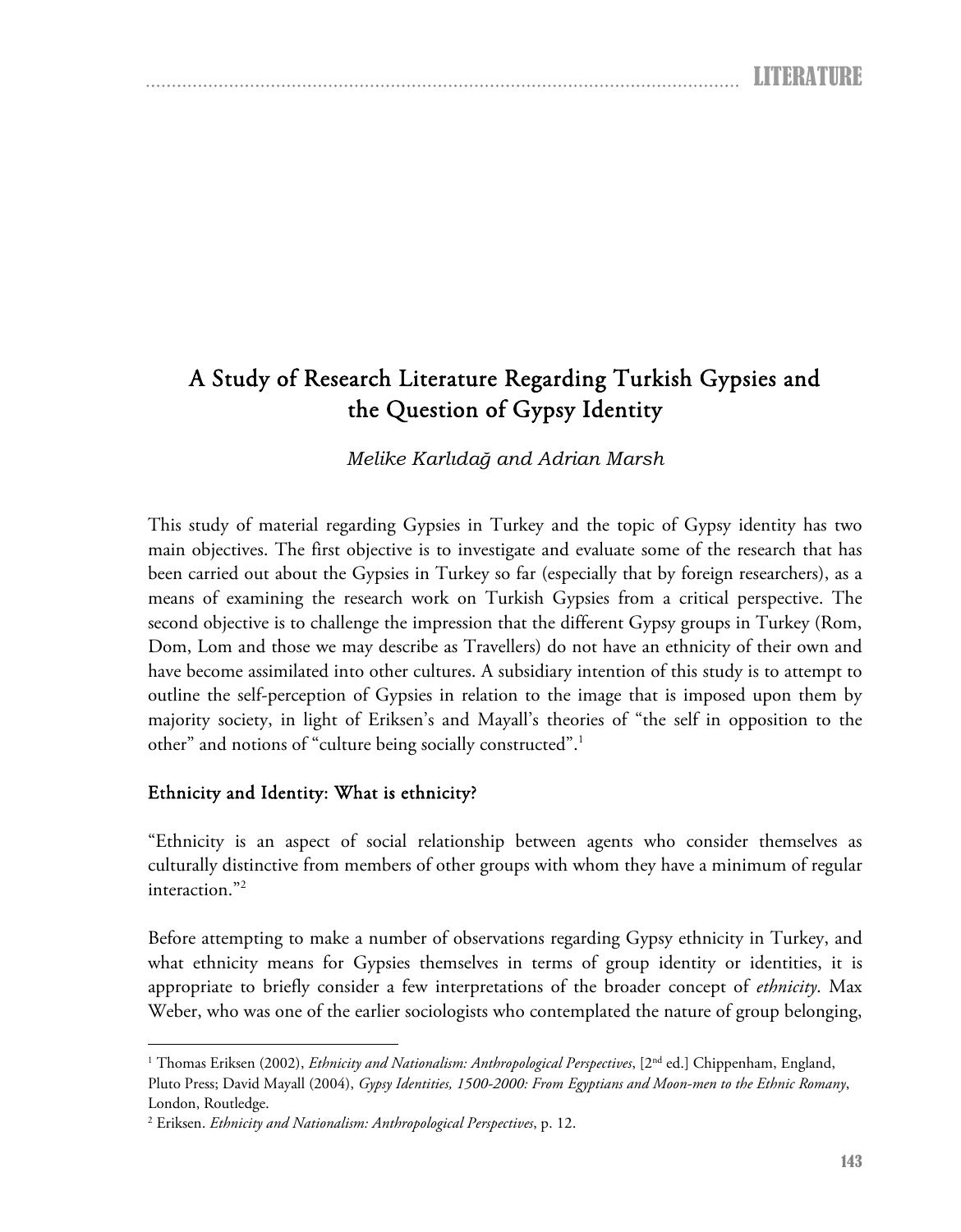suggested that ethnicity does not necessarily rely upon biological distinctions, but also includes notions of common customs, shared memories of a common past and an attachment to what might be termed certain 'lifestyles', to illustrate his understanding of what ethnicity is.<sup>3</sup> Ethnicity is not fixed but represents a category of identification that relies upon notions of both self and other definitions around a series of characteristics or what might be described as elements of diversity, and these can be articulated or manipulated through concrete social actions primarily to achieve political ends and shifts in status.<sup>4</sup> Weber's understanding of ethnicity strongly suggests that the connections between ethnic identification and political communities lies behind the use of particular cultural aspects to be emphasised, regardless of how important or unimportant they may seem to others, as a point of origin for the group tendency to aggregate or create a closed unit.<sup>5</sup> This concept of ethnicity as a definition not determined in 'racial' clichés, but as an inspiration for social actions by rational human beings, relates clearly to Weber's understanding of social class. The interplay between ethnicity and class status further contextualises the concept, as self-identification may rely upon notions of common descent, culture, language, religion, shared memories of migration and *diaspora*, but also historical experiences of colonisation, conquest and subjugation. In such terms, the external aspects of diversity used by others may impose another relationship between groups and individuals where more general *meta-identities,* such as 'white European' and 'black African' disrupt or cut across *micro-identities* of 'Roma' and 'Ibo' for example. Thus ethnicity and identity are multi-layered and contextual, according to Weber.

Thomas Hylland Eriksen follows Weber in stressing the importance of ethnicity and identity in the definition of the *self* or what we might call 'self-hood'. By defining the *other*, we automatically define ourselves in opposition. He suggests that ethnic groups in a multiethnic society are, more often than not ranked hierarchically in social classes.<sup>6</sup> This means that to belong to an ethnic group automatically categorises individuals by social class, determined by the cultural attributes they have or those that are imposed upon them by other groups, what Eriksen calls "socially sanctioned notions of cultural differences – not real ones."7

Other interesting ideas concerning ethnicity brought up by Eriksen are concerned with stereotyping and the standardisation of relationships between groups. The presupposed image that groups have about each other establishes fixed behavioural patterns which are unquestioned and followed.<sup>8</sup> In other words, by placing a person in an ethnic group, members of differing

<sup>3</sup> Montserrat Guibernau, John Rex (2005) "Introduction", in M. Guibernau and J. Rex [eds], *The Ethnicity Reader-Nationalism, Multiculturalism and Migration*, Oxford: Marston Book Services Ltd., p. 2-3. 4

<sup>&</sup>lt;sup>4</sup> Max Weber (1978), *Economy and Society*, Berkeley, University of California Press, p. 388.

<sup>&</sup>lt;sup>5</sup> Ibid., p.388.

<sup>&</sup>lt;sup>6</sup> Eriksen. *Ethnicity and Nationalism: Anthropological Perspectives*, p. 6-8.<br><sup>7</sup> Thomas Eriksen (2001). "Ethnic identity, national identity and intergr

 $^7$  Thomas Eriksen (2001), "Ethnic identity, national identity and intergroup conflict: the significance of personal experiences" in Richard Ashmore, Lee Jussim, and David Wilder [eds.] *Social Identity, Intergroup Conflict and Conflict Reduction*, Oxford, Oxford University Press, p.42-70.

Eriksen (2002) op. cit. p. 23.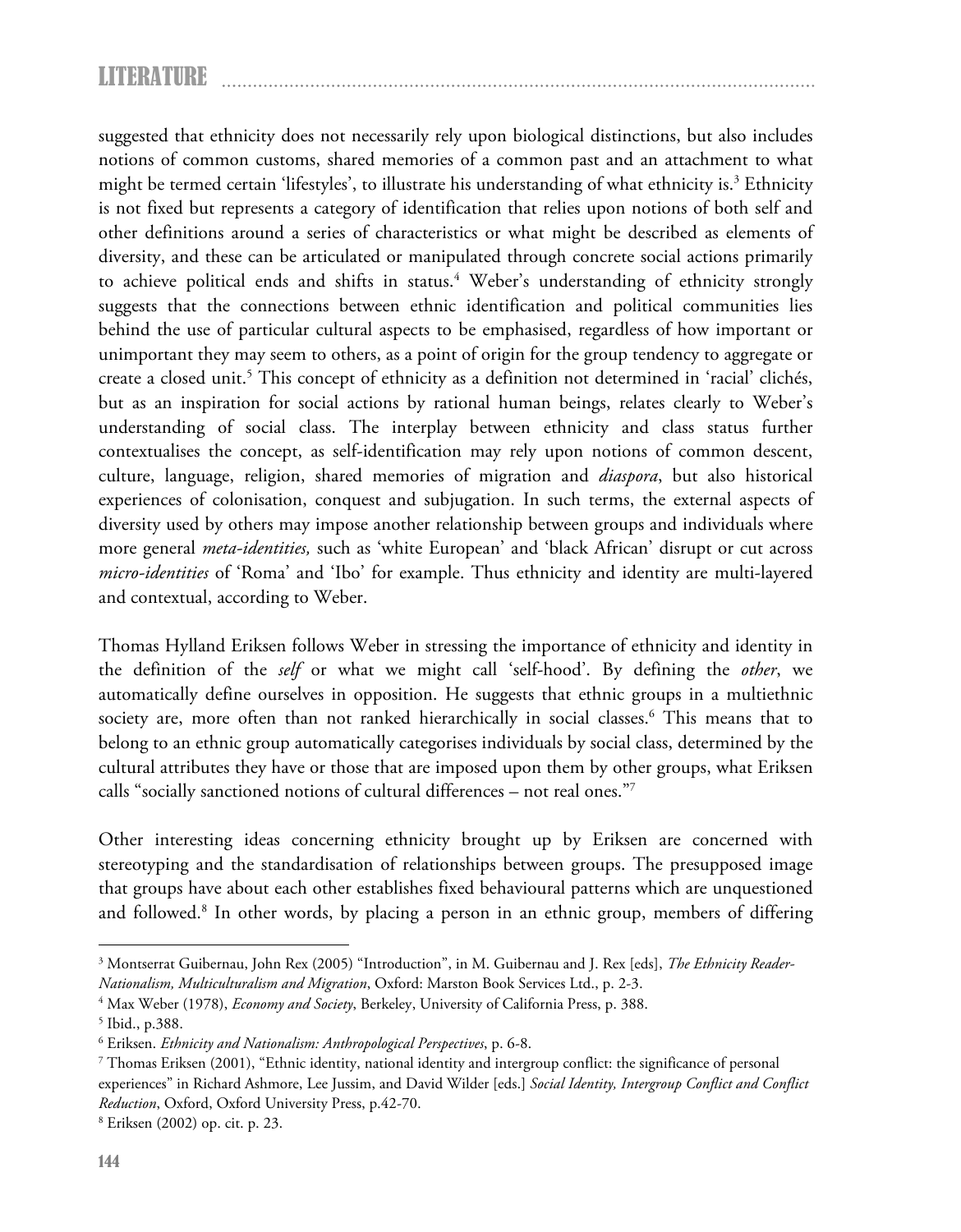groups assume a definite behaviour towards that particular person determined by, in most cases, prejudices and preconceived notions regarding the "nature" of the group the individual comes from.

#### On David Mayall's Gypsy ethnicity

Mayall uses the ideas of Fredrik Barth about ethnicity and culture being socially constructed through interaction and group formation, and through self-interest and practical needs, to make a comparison between Gypsy and other cultures.<sup>9</sup> Ethnic identity is viewed as fluid, subject to change and dependent on external circumstances, in opposition to notions of 'primordialism' that suggest identity is given, a constant that is fixed.<sup>10</sup> The former argument makes it clear that Gypsy social flexibility their way of adapting to different societies by using various survival strategies reflecting practical needs and external pressures, is not a unique feature of Gypsies but exercised by all cultures. Gypsy ethnicity and culture is just as flexible as other cultures, which have used similar survival techniques. The main difference between Gypsies and other ethnic groups is that most other ethnic groups claim a bond to territory through a *mythos* [common myths and alleged historical memories that are articulated through a mass public culture] that is a key element of nationalism. Anthony D. Smith suggests the following criteria as defining an "ethnie" or ethnic community: "a named human population of alleged common ancestry, shared memories and elements of common culture with a link to a specific territory and a measure of solidarity [...]."<sup>11</sup>

This notion and understanding challenges both the claim that Gypsies do not have an ethnicity but have only assimilated to other cultures, by clearly referring to the notions of common ancestry and shared historical memories, but also the identification of Gypsies as a 'nation' with a link to a specific territory. Herein lies the basis for the Prague 2000 Declaration of the Roma as a "nation without a territory", promulgated by the World Romani Congress; an attempt to articulate an ethnicity in the discourse of identity that seeks to adapt such definitions as limited to the concept of the nation-state.<sup>12</sup> Denying the ethnicity of the Gypsies re-enforces their marginalised situation and eliminates their rights as a minority. Mayall argues that not only are the Gypsies being excluded socially and politically as an ethnic group, $13$  but they are also absent to a large extent academically from the general work on ethnicity because of the "ill-defined

<sup>9</sup> Mayall (2004) op. cit. p. 194, 196, 199.

<sup>&</sup>lt;sup>10</sup> Reed Coughlan and Jack Eller, (1993), "The poverty of primordialism: the demystification of ethnic attachments", *Ethnic and Racial Studies*, vol. 10 no.2, (April), p.183-202.<br><sup>11</sup> Anthony Smith (1996), "Culture Community and Territory: The Politics of Ethnicity and Nationalism", in

*International Affairs* (Royal Institute of International Affairs, 1944-), vol. 72, no. 3 "Ethnicity and International Relations" (July), p. 445-58.

<sup>&</sup>lt;sup>12</sup> Thomas Acton and Ilona Klimova (2001), "The International Romani Union: an East European answer to West European Questions?", in Will Guy, *Between Past and Future: the Roma of Central and Eastern Europe*, Hatfield, University of Hertfordshire Press, p.157-219. 13 Mayall, op. cit. p. 188.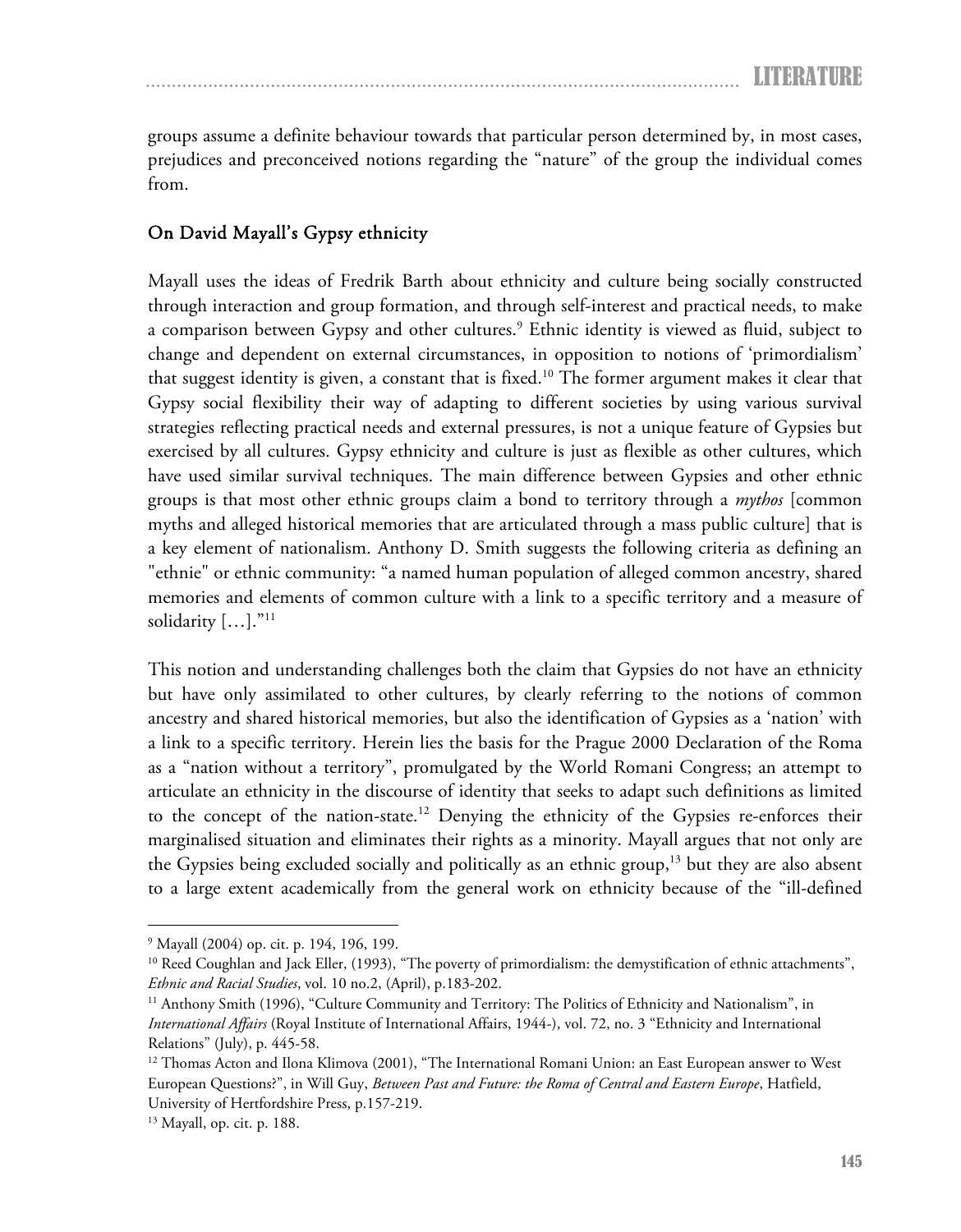nature of [this] concept itself [...]."<sup>14</sup> He mentions several possibilities causing group-formation, one of them being "a response to opposition and hostility from the wider society".15 This idea suggests that hostility from the general society that excludes the Gypsies helps in the construction of group-formation and a sense of belonging and unity. Also the state is defined as an agent in the formation of groups:

"[…] the state, both historically and in the present, also engages in defining groups and constructing boundaries when identifying people for purposes of persecution or protection from persecution. The state, by defining criminal behaviour, also defines criminals".16

In other words, in this process the state is not only fostering inequality between its citizens, but also paving the way for discrimination of certain select groups by discrediting them. The state sets a precedent for the general society by treating some of its citizens as less significant than others, and through this justifies the discrimination of certain groups. Even if the state does not discredit particular groups within its territorial boundaries as a matter of public policy, it still shapes general perceptions of disadvantaged groups as a result of simultaneous and continuous actions against them. Mayall's work explains, through an in-depth deconstructive methodology, why it is justifiable for Gypsies to be accepted as an ethnic group. He accomplishes this by contrasting the historical developments of the terms 'race' (a concept he refutes in his argument)<sup>17</sup> and ethnicity, and the latter's connection to notions of the primordial identity, with what he identifies as "the most commonly adopted approach in scholarly and other writings on the group"18 that Gypsies do constitute a distinct *ethnie*, or ethnic community.19 In this, Mayall does not discount the constantly evolving and changing definitions that attend such approaches; indeed he argues that the necessity of accepting such a process of negotiated and renegotiated ethnicity is part of the "key issue  $[\,\ldots\,]$  of multiple identities" in defining the Gypsies.<sup>20</sup> In the same way, *all* ethnic and national identities in general are contested, constructed and contextualised through myths, imagined pasts and invented traditions, the establishment of boundaries and shared or common characteristics.<sup>21</sup> The notion that these processes deny the underlying validity of ethnicity itself is common in Romani Studies scholarship and political activism, and this lies at the heart of the debates, arguments and disputes surrounding notions of the formation of identities, their evolution and change over time and circumstances, historical experiences and relationship to other groups. What Mayall describes as the "elusiveness of self-

<sup>&</sup>lt;sup>14</sup> Ibid. p. 189.

<sup>15</sup> Ibid. p. 235.

<sup>16</sup> Ibid. p. 196.

<sup>17</sup> Ibid. pp. 189-92.

<sup>18</sup> Ibid. p. 189.

<sup>19</sup> Ibid. p. 219.

<sup>20</sup> Ibid. p. 237-43.

<sup>21</sup> Adrian Marsh and Elin Strand (2006), "Introduction" in A. Marsh and E. Strand, *Gypsies and the Problem of Identities: Contextual, Constructed and Contested*, Swedish Research Institute in Istanbul, Transactions 17, Istanbul and London, I. B. Tauris, p. 11-26.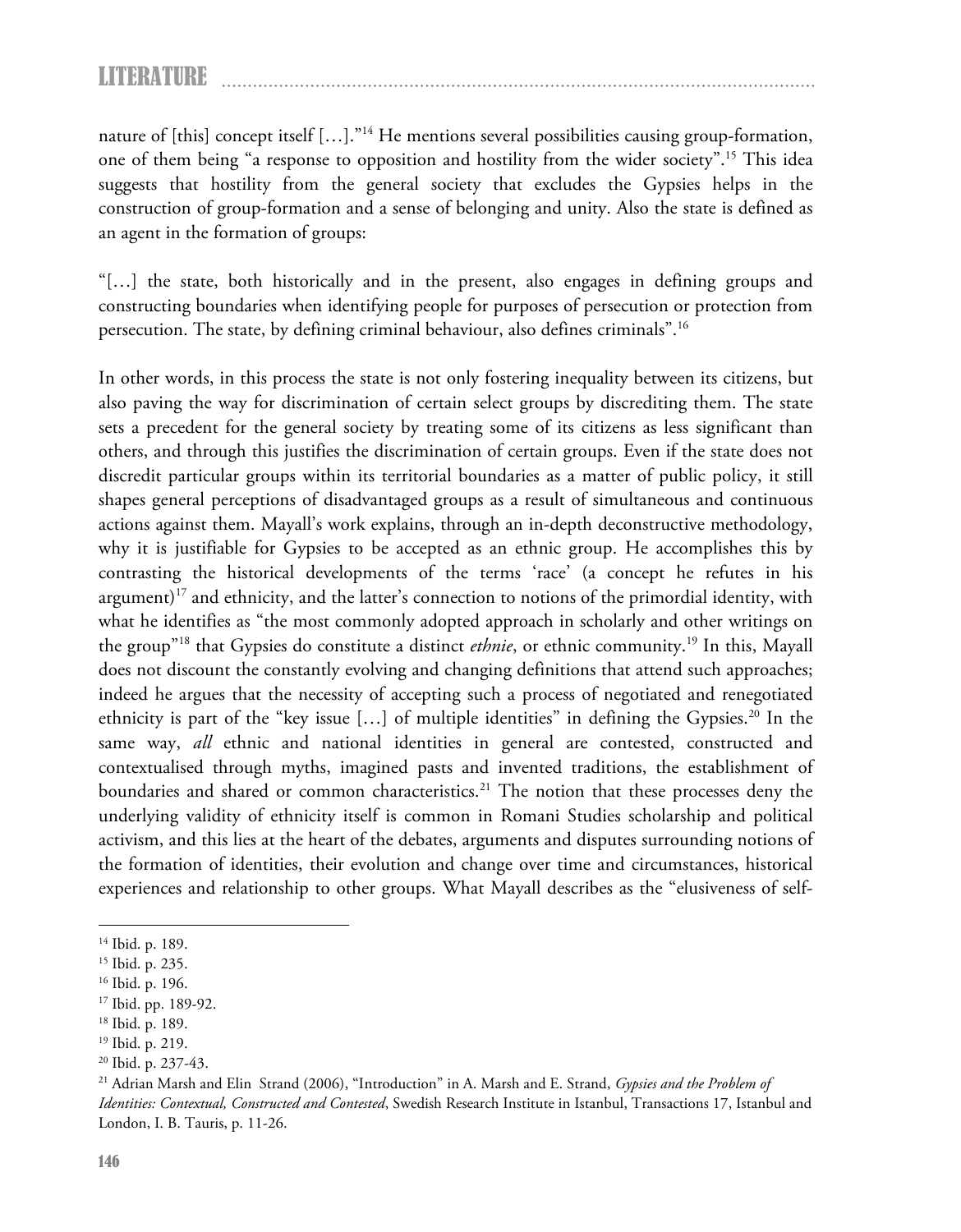identity… [is a problem]… that cannot, indeed must not, be simply ignored or swept away in pursuit or defence of some mythical or mystical essential whole".22

In his chapter "Constructing the Ethnic Gypsy"<sup>23</sup>, Mayall discusses the key elements which are used by commentators (many of non-Gypsy backgrounds), to define Gypsy ethnicity, such as a narratives of origin (the Indian *diaspora* or dispersal of migrant Gypsy populations from the Indus and Ganges basins), $24$  language, kinship, ancestry, cultural distinction and persecution by the *gadjé* (non-Gypsies).25 By discussing the nature of *Romany* [sic.] ethnicity, Mayall considers "the extent to which the ethnic Gypsy has been formed by the group itself or from outside".<sup>26</sup> He is critical of the primordialist desire to stress the Gypsy ethnic identity as culturally static and unchanging. He suggests the dynamic nature of the interaction between Gypsies and the non-Gypsy society, together with creative adaptation, is part of a process of survival, and the multiplicity of identities among the Gypsy groups should be recognised as part of this process, and not one that undermines or denies the "ethnic Romany".<sup>27</sup>

#### Gypsy ethnicity in Turkey

Those notions of ethnicity mentioned briefly above are relevant in this study of Gypsy ethnicity in Turkey for several reasons. Firstly, by concluding that ethnicity does not necessarily signify the 'blood ties' of its members, that an ethnic group is not biologically determined within fixed boundaries,<sup>28</sup> we can establish that the diversity of Gypsy communities in Turkey, regardless of their 'blood relations', may be considered as an *ethnic* group. This conclusion is based on the following observations:

First, it is difficult to draw clear-cut boundaries between cultures in Turkey because ethnic groups living within this national territory are closely intertwined and cannot be homogeneous and 'racially' or even 'culturally' discreet, but have profoundly influenced each other and have many more characteristics in common than presumed. Based on the notion that culture is dynamic and never fixed, we may assert that all identities are constantly reconstructing and rediscovering themselves. With this in mind, it can be stated that Gypsies, meaning Rom, Dom, Lom and the groups we might define as Travellers, can be classified as related ethnic groups and to some level, share aspects and experiences related to their identity.

<sup>22</sup> Mayall op. cit. p.245.

<sup>23</sup> Ibid. p. 219-51.

<sup>24</sup> Ibid. p. 220-26; Paola Toninato (2008), "The Making of Gypsy Diasporas", *Diaspora: A Journal of Transnational Studies*, forthcoming. 25 Ibid. p.219.

<sup>26</sup> Ibid. p. 233.

<sup>27</sup> Ibid. pp. 234-5.

<sup>28</sup> Ibid. p. 5.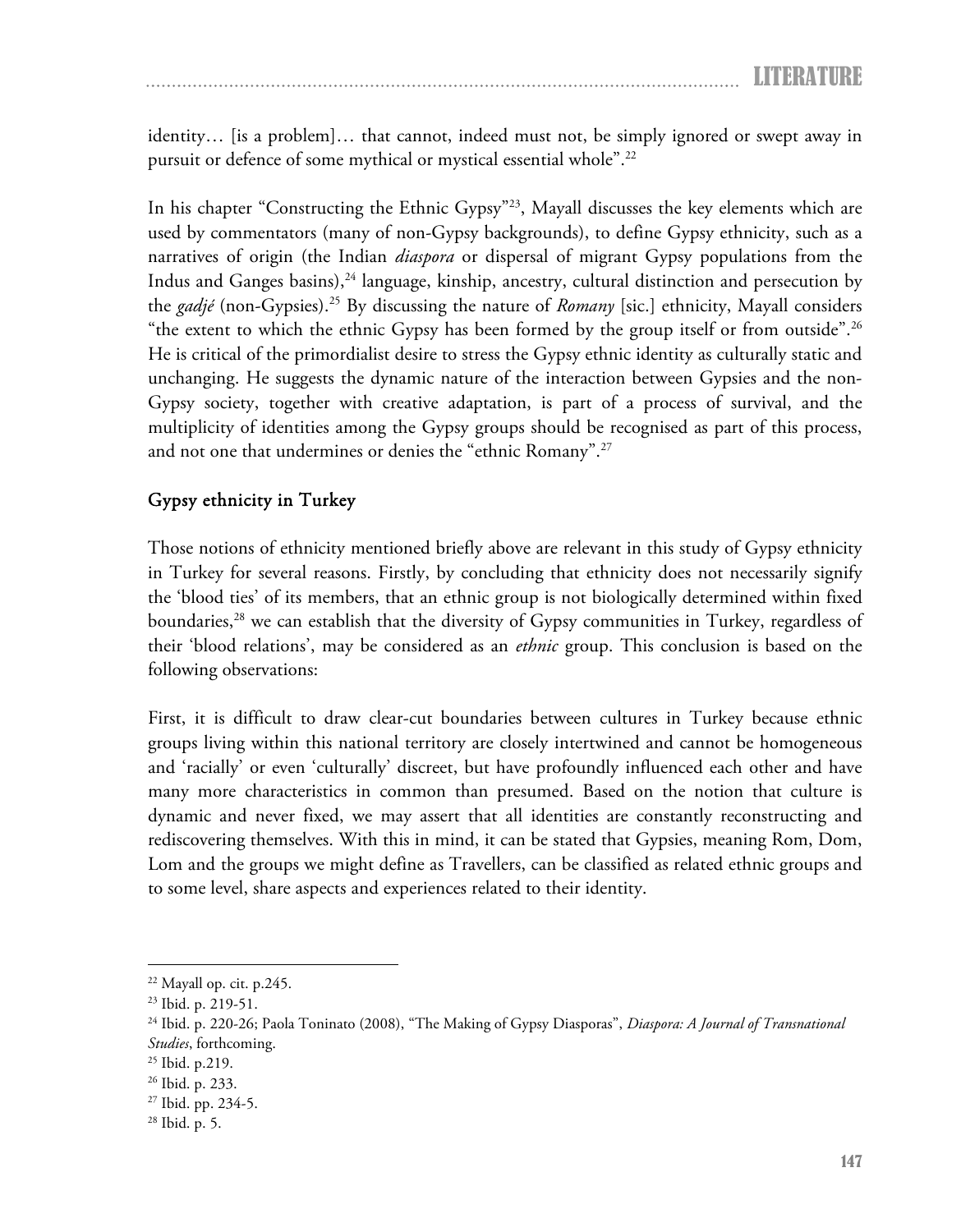Secondly, following the Weberian definition of ethnicity as common customs and attachments to a certain way of life, there are more than a few examples of shared customs and shared experiences (including the stereotypical images imposed on them by the majority communities around them) and a way of life among those who are labelled as *Çingene* (Gypsy). Regardless of in which part of Turkey they live, which majority culture dominates them or whether they lead nomadic or sedentary lives, the cultural pattern is still there. This leads to the common experience of poverty and exclusion for these groups as a *direct* result of the social and economic marginalisation these groups are affected by.

#### The Gypsy identity vis-à-vis the *other*

If we agree with Eriksen regarding his ideas about the connection between ethnic groups and social class, in conjunction with his ideas of 'the self *contra* the other', and apply these concepts to Gypsy communities in Turkey, we may find that many of his suggestions conform to the actual circumstances which Gypsies face in Turkish society. The incontestable truth about Gypsies as a group, belonging to the lowest stratum of the social and economic hierarchy in Turkey and maintaining a fixed position as the oppressed of the oppressed is one example. But there are also elements that derive from other factors such as confessional identity that may contradict Eriksen's arguments.

Contrary to Romani communities in Europe, Gypsies in Turkey are more hesitant to subjectively assume an *ethnic* identity as Gypsies, or even separately as Roma, Lom or Dom, due to a fear of being targeted and harassed by nationalists who seek to portray as 'separatists' any groups that assert an identity appearing to disadvantage the notion of national unity. They are therefore hesitant to admit the public discrimination and harassments they endure, and often choose to deny any injustices they are being subjected to. A Turkish Gypsy often asserts their Turkish Muslim identity before their identity as Romani, Dom or Lom, which comes as a 'subidentity' under the national/religious one. Strand argues that the "Romanlar in Turkey" have "the option of activating multiple identities", and suggests that the characteristic of Islam as an inclusive religion, crosses ethnic boundaries and connects the Turk, Kurd and Gypsy despite their *ethnic* differences, as equals during prayer in the mosque. This is appealing to many Turkish Gypsies.<sup>29</sup> "I believe that here lies the crucial difference between the Romanlar of Turkey and the Roma in Europe. A Muslim Roma identifies himself/herself more with a Turkish Muslim, albeit he/she is *gadjo*, and less with a foreign (Christian), *yabancı* Rom."30

Eriksen is correct when he argues that, in order for an ethnic group to define itself as separate and classify its cultural distinctions, there needs to be a contrast with another ethnic group or

 $^{29}$  Elin Strand (2006), "Romanlar and Ethno-Religious Identity in Turkey: A Comparative Perspective", in A. Marsh and E. Strand [eds], *Gypsies and the Problem of Identity: Contextual, Constructed and Contested*, Swedish Research Institute in Istanbul, p. 102.

<sup>30</sup> Ibid. p. 101.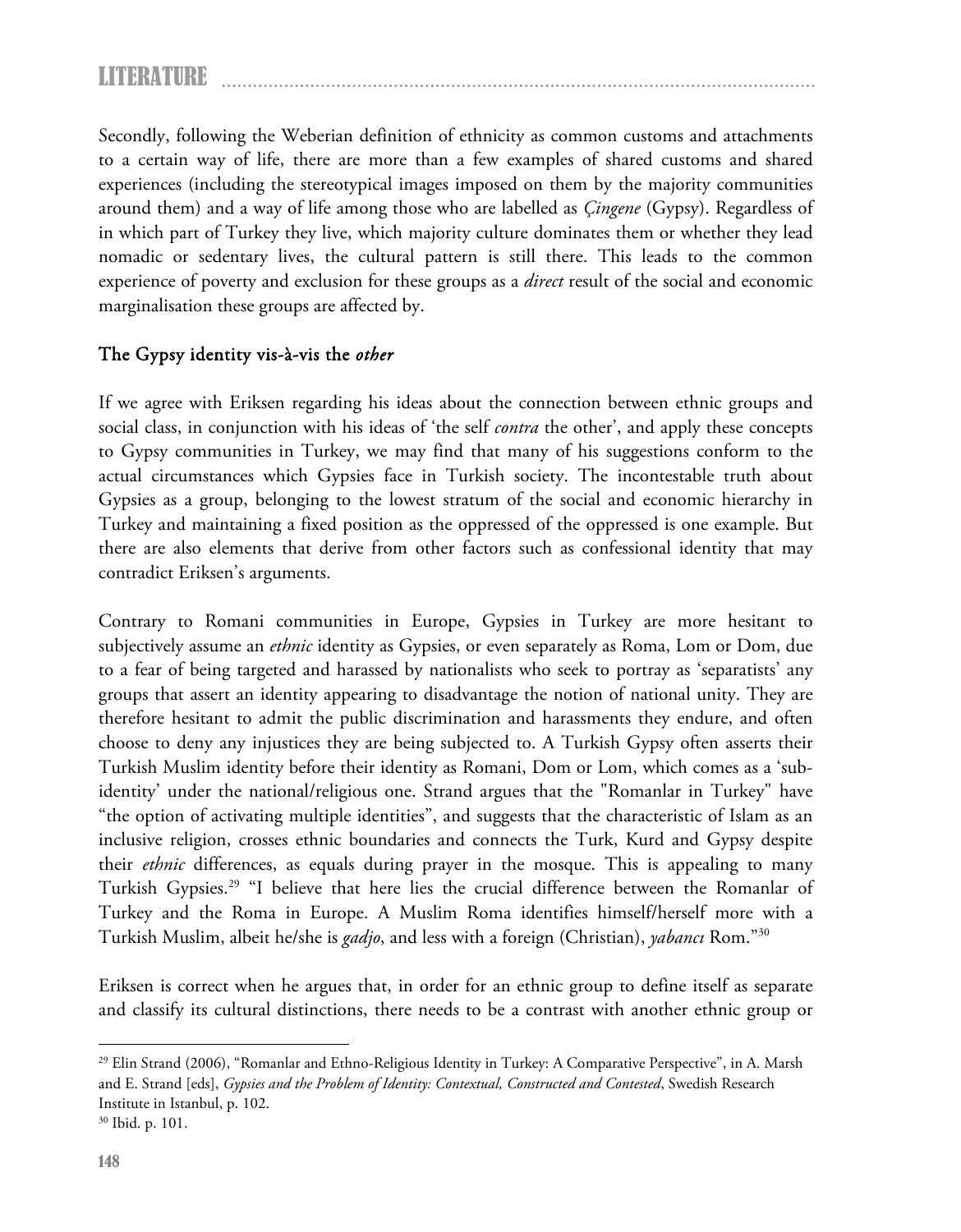identity. The Romanlar may do this through their antipathy towards Kurds<sup>31</sup> with whom they nowadays share the same *mahalles* (neighbourhoods). The Romanlar frequently view Kurds as 'separatists', traditional or 'backward' and a closed group in general, $32$  and this perception has had an effect on Gypsy civil society in Turkey. Gypsy associations are cautious of making pronouncements that might be perceived as ethnically divisive and viewed as another 'separatist' group by the Turkish society, even though they are not considered a threat to the national unity as the Kurdish movement is. The slow growth of Gypsy associations' activities can be restricted by fear of being associated with negative attributes that potentially conflict with the authorities and their policies concerning ethnicity.

Urban Gypsies in Turkey have differing layers of identity and association in the secondary and close sense of belonging being the *mahalle* or local community, which the members consider them a part of. The mahalles maintain their distinctiveness by contrasting themselves with one another, but recognise each other as related. This sense of relationship is the third layer of identification, with the national (Turkish identity) being the primary identity. Mischek argues that the different mahalles, as a means to distance themselves from common stereotypes imposed on them by the general society, "downplay" one another by constructing a "self" in contradistinction to the "other". In this way they try to "clear their name" by claiming that the other Gypsies are the "bad" "Çingene", whereas they are the good Romanlar. Mischek further elaborates on this argument by implying that this particular behaviour and denigration of other mahalles shows that Gypsies themselves reinterpret the stereotypes that majority Turkish society ascribes to the Gypsies.<sup>33</sup>

It should be emphasised, based on the argument above that the negative perception the different Gypsy communities have of each other derives from the external images fixed upon them by non-Gypsies. The negative characteristics ascribed to Gypsies as "natural" have been internalised and, to some extent, has become a subjective part of the self-image of Gypsies.

An illustration of this negative self-image, aside from Mischek's example, is the number of unsuccessful Rom, Dom and Lom children at school. The large number of 'drop-outs' before secondary school, and the lack of interest in school among Gypsy children cannot be explained as a cultural trait. It is the product of similar mechanisms, poor expectations by the society in general, by the teachers and even the parents of Gypsy children, and a presupposed notion that these children are not fit for education. These have a crucial impact on their ability to be 'good' students.

<sup>31</sup> Udo Mischek (2006), "Mahalle Identity. Roman (Gypsy) Identity under Urban Conditions", in *Gypsies and the* 

*Problem of Identity*, p. 160.<br><sup>32</sup> Strand (2006), "Romanlar and Ethno-Religious Identity in Turkey: A Comparative Perspective", p. 100.<br><sup>33</sup> Mischek, "Mahalle Identity: Roman (Gypsy) Identity under Urban Conditions", p. 1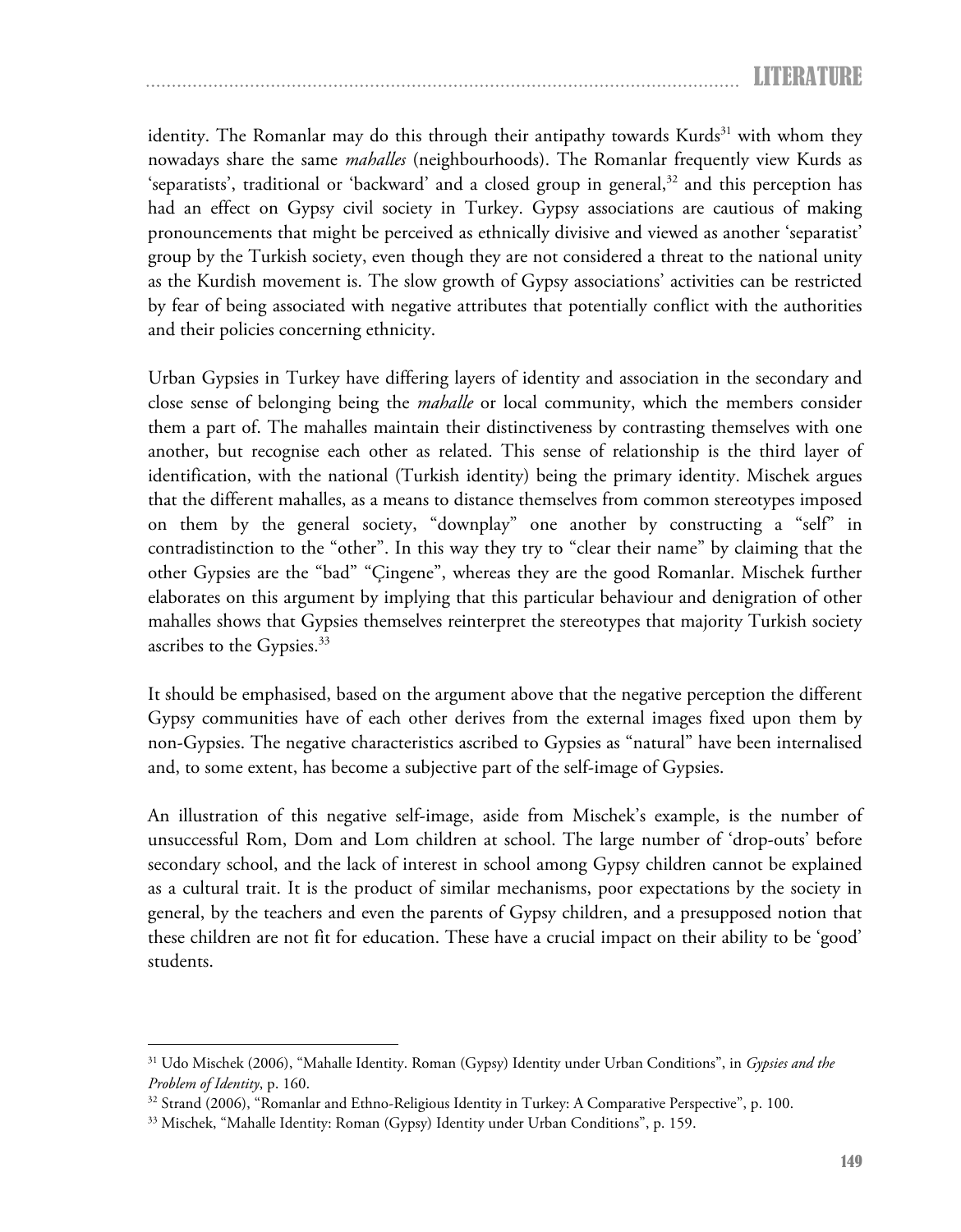## "Reaching the Romanlar"

According to Marsh and Strand, the objective of this study was to map certain Romani communities in Istanbul with emphasis on their social situation (education, accommodation, employment and health) within the general society.<sup>34</sup> This report makes clear that there is an immense need for further research in Turkey concerning the disadvantaged situation of the Gypsies, regardless of whether they are Rom, Lom or Dom. Marsh and Strand stress the importance of mapping the different communities across Turkey and the conditions they live in, as a means to deal with the discrimination and exclusion they face.

Besides presenting an alternative perspective on Gypsy history, Marsh and Strand also highlight the difference in self-perception between the Romanlar of Istanbul and European Roma. One of the most obvious differences is the assurance, by the Romanlar as well as the non-Gypsy alike, that Romanlar in Turkey are not a 'minority' but a part of the larger Turkish entity. The report states: "In Turkey, the notion of regarding the Gypsies as a separate ethnic minority is largely rejected, even by Gypsies themselves as it is seen as divisive and therefore discriminatory."<sup>35</sup>

After examining the ethnic and religious affiliations together with the prejudices encountered in society against Gypsies, the report continues with an evaluation of the contemporary awareness and organisational developments taking place in Turkey at the time.<sup>36</sup> Although the main assessment concerns the areas "Health",<sup>37</sup> "Housing",<sup>38</sup> and "Employment"<sup>39</sup>, "Education",<sup>40</sup> is clearly highlighted in this feasibility report. The authors suggest that this is the key to the future social inclusion of Gypsies in Turkey.<sup>41</sup> While assessing the attempts in the past to improve the educational situation of Roma elsewhere and suggesting possible alternatives for Romani children of Turkey, this report is seeking to first evaluate the situation in order to evaluate the action needed for an improvement of the life situation not only for a deprived youth, but also for the future of several wide Gypsy communities.<sup>42</sup>

## Origins of Gypsies

The question of the origins of Gypsies has fascinated and intrigued scholars and romantic explorers alike, but significant scholarly research about Roma in Europe was not carried out

<sup>34</sup> Ibid. p. 7.

<sup>35</sup> Ibid. p. 20-21.

<sup>36</sup> Ibid. p. 33-39.

<sup>37</sup> Ibid. p.38-9.

<sup>38</sup> Ibid. p.38.

<sup>39</sup> Ibid. p. 36-7.

<sup>40</sup> Ibid. p. 33-6.

<sup>41</sup> Ibid. p. 59.

<sup>42</sup> Marsh and Strand (2006a), "Recommendations", p. 58-9.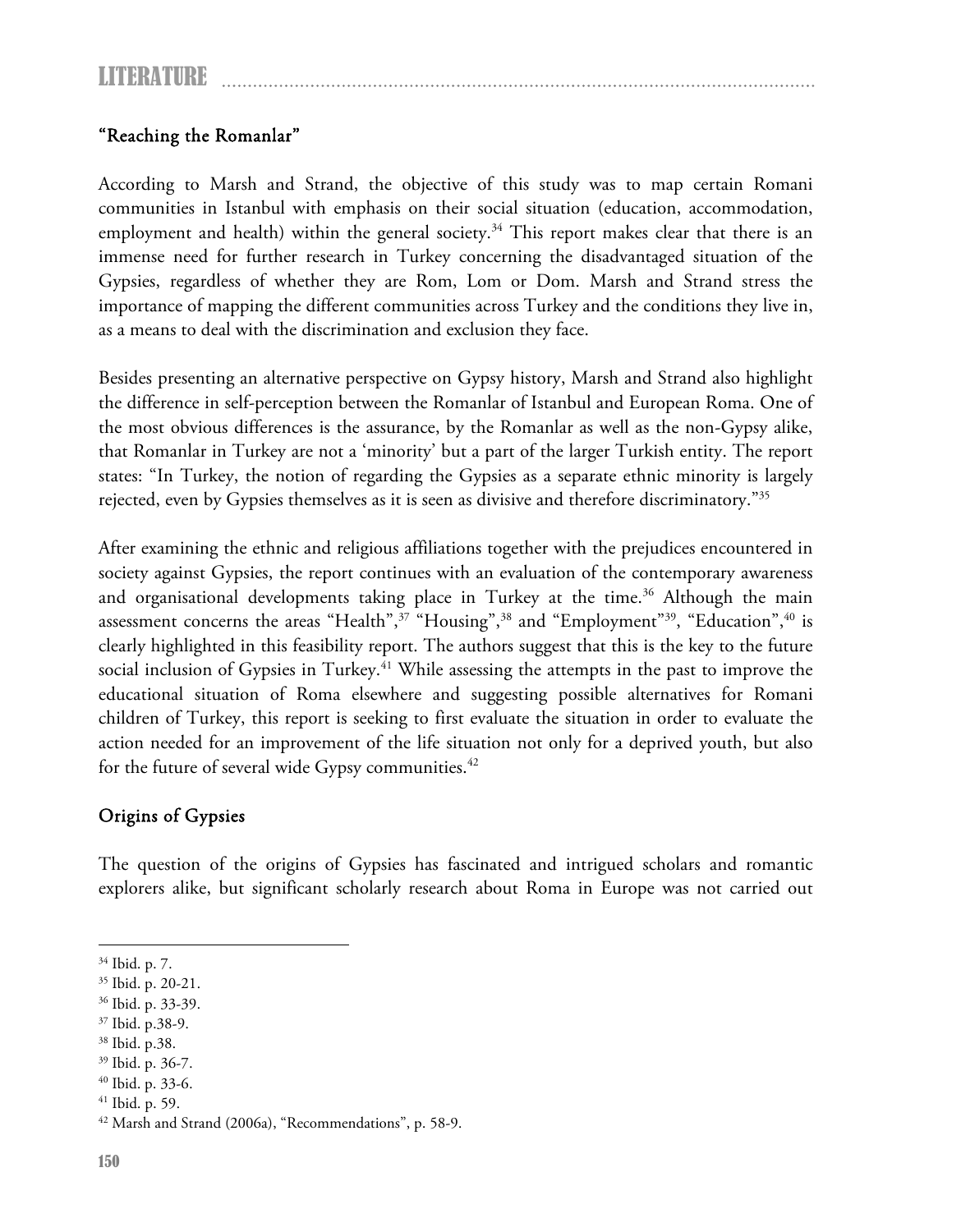until the end of the 18<sup>th</sup> century.<sup>43</sup> Although there were several bizarre theories and presuppositions about where these people originated, the predominant notion about the origins of Gypsies has become that they had travelled from the regions of northern India.<sup>44</sup> In Europe where nationalist sentiment was growing rapidly, the need for locating and binding "races" to certain territorial regions was becoming embedded in the concept of the 'nation-state'. The general idea was that all races, regardless of their "inferiority", had to have a land of their fathers and therefore had to be categorised and placed somewhere.<sup>45</sup>

A common fixation of early scholars in Europe was their habit to view other non-Western cultures as less 'developed', and therefore inferior, but also to come to simplistic and overly determinist conclusions based on comparative study between what is familiar to them in their own habitat and their object of study. These early researchers often viewed Gypsies either by romanticising them as 'children of nature' or as a 'filthy people' engaged with indecent conduct and occupations such as thievery, depending on the writers' own perceptions.

Similar to the Gypsy lorists of the 19<sup>th</sup> and 20<sup>th</sup> century, the English ethnologist John Crawfurd was greatly influenced by the 'racial anthropological' methods of his time with a focus on physical rather than cultural differences. In his thesis, Crawfurd presented his argument of Gypsies as *not* originating from India, or even from the northern parts of this region, based on a comparison of physical features and languages, between the people living there and Gypsies in Europe. Crawfurd particularly stressed the dissimilarities between what we call *Romani* (or more properly *Romanës*) and the Sanskrit language. Instead of looking at what similarity there may be, in common with most other scholars interested in origins, Crawfurd was arguing the opposite. He rejected the idea that Gypsies once started their migration from northern India and that they had sufficient language and cultural likenesses, without presenting a convincing alternative theory of origins. The "blackness" of the Hindus and the absence of tribes in India with skin "as fair as the Gypsies in Europe"<sup>46</sup> along with the variety of colouring in the eyes and complexion of the Gypsies encouraged Crawfurd to suggest a *racialised* view that, "[…] Gypsies are, in fact, a mixed race, and in blood far more Europeans than Hindus."47

It is obvious that European scholarship adopted a Eurocentric perspective during earlier periods. Most scholars, including the Gypsy lorists of Great Britain, had a wide-ranging interest in Gypsies that reached beyond the boundaries of the nation-state. Turkey and the rest of the

Centre de recherches tsiganes and University of Hertfordshire Press, pp.2-14; and Angus Fraser (1992), *The Gypsies, Peoples of Europe Series*, Oxford, Blackwell, p.10-32 for useful surveys. 44 See Mayall, p.55-83.

<sup>43</sup> See Donald Kenrick (2000), "Romany Origins and Migration Patterns" in *International Journal of Frontier Missions*, Vol. 17, no.3, Fall; Ian Hancock (2002), *We Are the Romani People: Ames am e Rromane dzene*, Paris and Hatfield,

<sup>&</sup>lt;sup>45</sup> See Ernest Gellner (1983), *Nation and Nationalism*, Oxford, Blackwell, p. 1-7.<br><sup>46</sup> John Crawfurd (1865), "On the Origin of the Gypsies", in *Transactions of the Ethnological Society of London*, Vol. 3. (1865), p. 26.

<sup>47</sup> Ibid.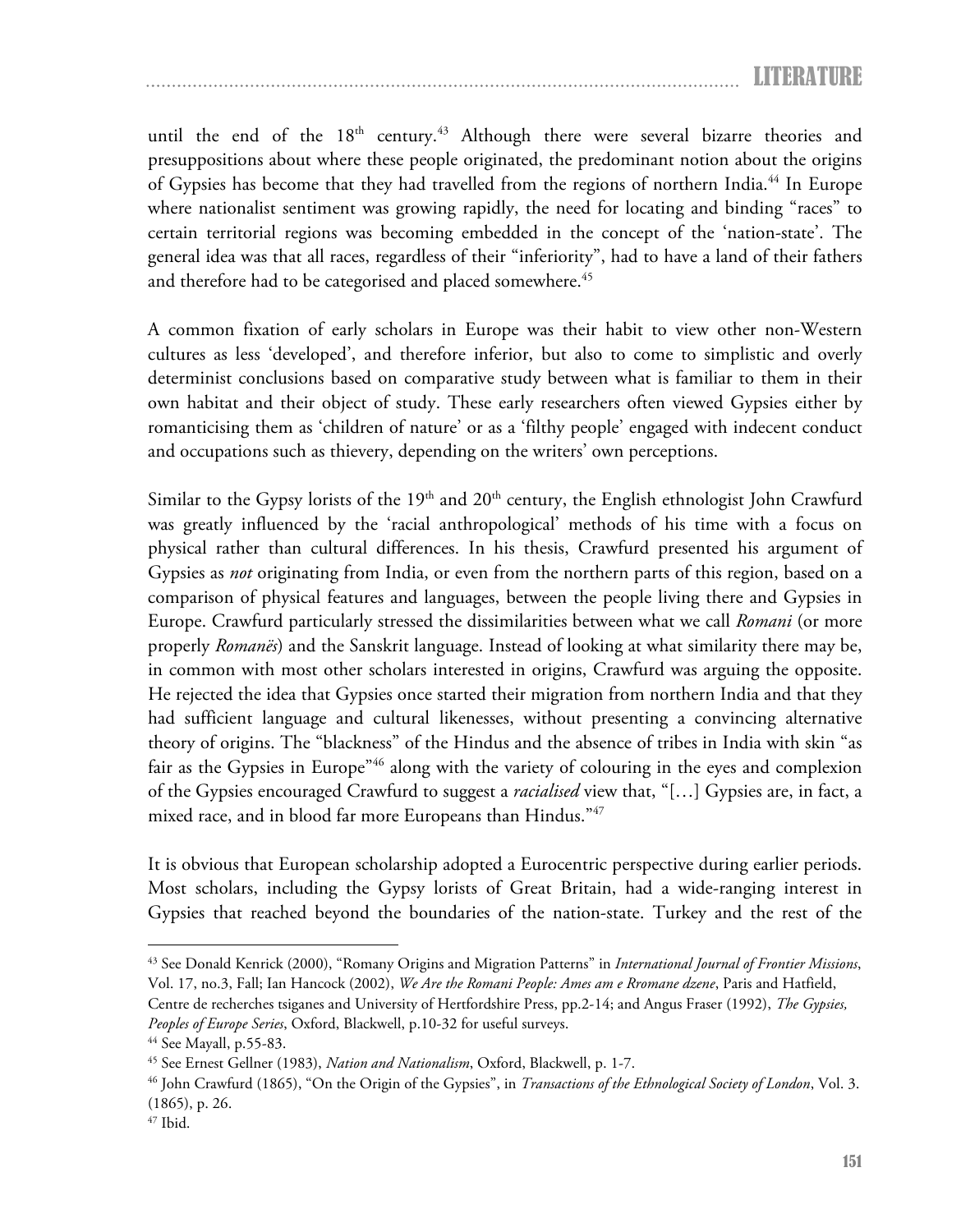'Orient' were only infrequently within the scope of their interest. The absence of much scholarly Gypsy research from these lands is proof of this. There were, however, Gypsy lorists who produced a few documentary articles from Turkey and Persia that can provide us with a glimpse of Gypsies from these earlier years. One such scholar was Alexander G. Paspati, a member of the Gypsy Lore Society, who travelled in the Western Ottoman Empire of his time (the 1860's and 1880's) and wrote about Gypsies in these lands.

Paspati's "Memoir on the Language of Gypsies, as now Used in the Turkish Empire" is a primarily philological work, with an aim of demonstrating the relationship between Sanskrit and the language spoken by Gypsies in Turkey. Paspati also provides a short history of Gypsies in Europe with a brief acknowledgement of the persecution against them in several countries; though he goes on to attribute the causes for this as entirely lying with Gypsies themselves. In Turkey he admits, Gypsies were better treated by the Muslims, whom "[…] are not particularly punctilious in the choice of their wives, [and who]… often marry Gypsy women" unlike the Christian communities, which were less inclined to interact with them and furthermore kept them out from churches and other religious offices.<sup>48</sup>

Like most early intellectuals, Paspati emphasised the differences between Gypsies and non-Gypsies in a way that positioned them outside of the 'civilised' world. He wrote that, "They have no principles, they serve no God but the God of gain and fraud, and they conform to all religions. They excite the voluptuous passions of others, but rarely fall themselves into the sins which they lead others into."49 Further, he stated, "History has not traced their mysterious migrations, or noted any sudden irruptions into more cultivated lands. It has marked, however, their rigorous wickedness, their unconquerable propensity to roaming and pilfering, and their universal abhorrence of the customs and religion of the people amongst whom they roamed or dwelt."50

A further article written by Paspati for the Journal of the Gypsy Lore Society in 1888 was entitled "Turkish Gypsies". In this article, Paspati presents several interesting observations, such as how Muslim Gypsies were relieved from the exemption tax (the *bedel*) in 1874, usually paid by non-Muslims *in lieu* of doing military service. This is an important event in the history of Turkish Gypsies as Paspati suggests, since up until that time Muslim Gypsies were not considered as genuine and equal to other Muslims in Ottoman law. Aside from this, the article also provides information regarding places where Gypsies lived and the occupations they pursued. They had certain 'traditional' professions that they took up, and were known to be talented violinists, basket makers and ironmongers. Gypsies were not known as robbers and they did not hunt, Paspati asserted.

<sup>48</sup> Alexander Paspati (1860-1863), "Memoir on the Language of the Gypsies, as Now Used in the Turkish Empire" [trans.] Hamlin, in *C. Journal of the American Oriental Society*, Vol. 7, p. 148. 49 Ibid. p. 146.

<sup>50</sup> Ibid. p. 150.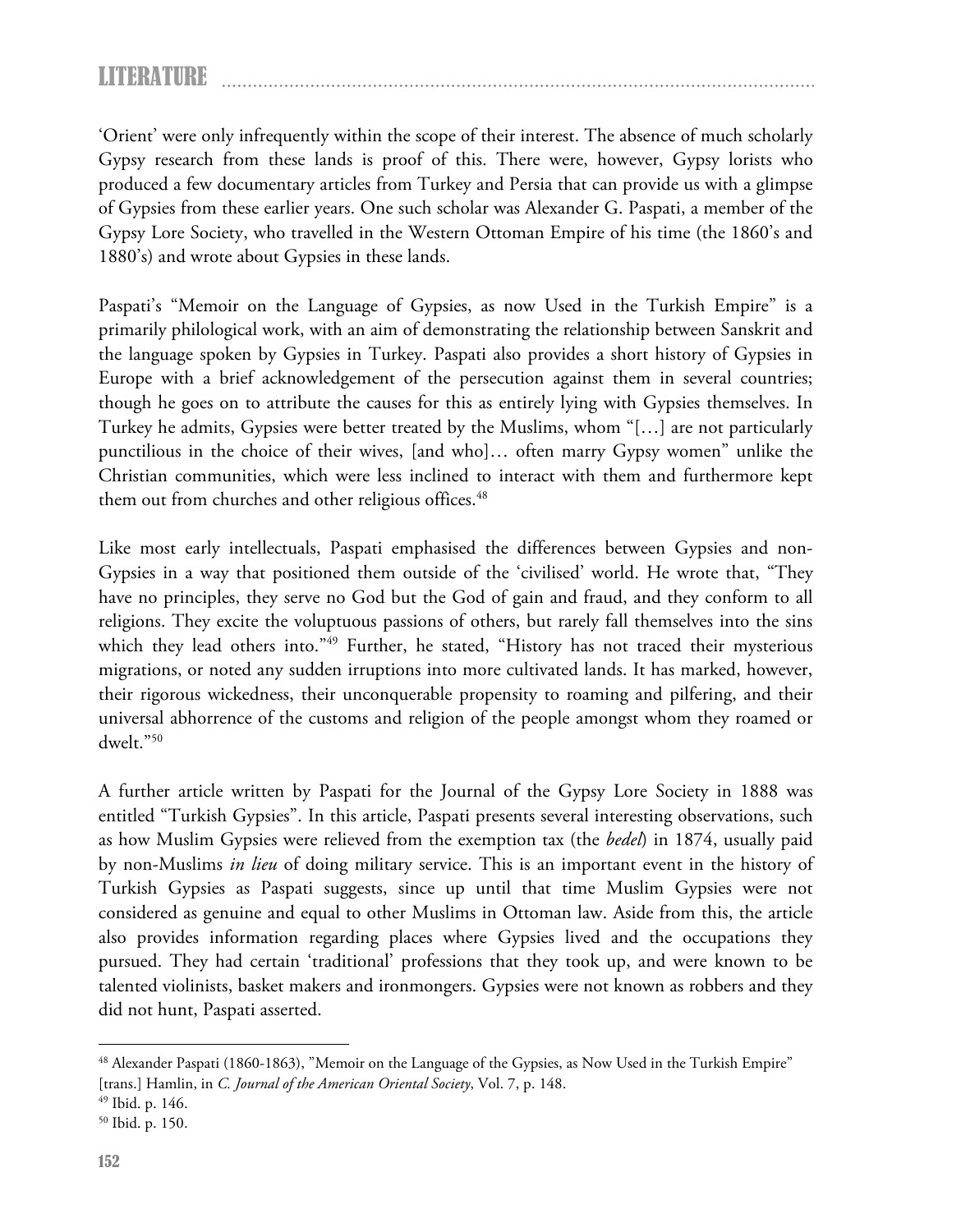Although the author is less critical of Gypsies in this article than he had been in his earlier work, he maintained his attitude of Gypsies as a people indifferent to religion. At the beginning of the article, Paspati tells a story about a Gypsy "bear dancer" who dies in an accident and who is refused a Christian funeral because all his life he was known to be a Muslim called Mustapha. It was later proved he was Christian by the fact that he was not circumcised as a Muslim, and he was eventually buried with the consent of the Christian priest. Paspati comments that, "It is a striking example of their indifference to religion".<sup>51</sup> With this comment, Paspati assumes that Gypsies adopt religion without any true conviction, questioning their ability to have faith and a will of their own. What Paspati does not consider is the efforts of Mustapha's close friends to give their friend a proper funeral according to his avowed faith by trying to prove his religious identity. The Muslim name Mustapha adopted may have been an attempt to blend in and be more accepted by the dominant population. Despite his judgmental view of Gypsies, Paspati's work is requisite due to the factual details about Turkish Gypsies he has provided, which are otherwise hard to come by.

*Some Observations on Turkish and Persian Gypsies* is another article written by a Gypsy lorist, Dr Herman Arnold. This is a field report following a journey to Persia, through Edirne, İstanbul, Ankara, Kayseri and Erzurum, between August and September 1965. Dr Arnold provides us with very poor observations from Turkey. He principally looks for nomadic Gypsies and tentdwellers and claims that it is impossible for the foreigner to classify and make a distinction between Gypsy nomads and others.<sup>52</sup> It appears that Dr Arnold and his team were hurrying to Persia without spending much time in Turkey, since in his article he writes: "Between Üsküdar and Ankara there were no Gypsies to be found."53 His assumption had been that because Persia and other Middle Eastern countries are more familiar with nomadic lifestyle, the nomadic Gypsies would be found there. The report claims that only near Kayseri did the group see Gypsies again and no other until the Persian frontier.<sup>54</sup> They mention nothing about the nomadic Dom groups in substantial numbers travelling in the south eastern part of Turkey. It is clear that Persia was the main topic of research for these people, since much of the text is dedicated to the *Koli* Gypsies of Iran. The objective of their mission was to compare the Romanës of Europe with the language spoken by the Koli in Persia; in the section entitled "Linguistic Problems" there is a comment about the disappearance of the "true" Gypsy language spoken in Europe. Dr Arnold claims the Romani language of the European Gypsies is the true and original language, whereas the languages spoken by the non-European Gypsies are merely made up "secret languages". The linguistic assimilation is blamed on the wider contact of Gypsies with the rest of the population in Persia.

<sup>&</sup>lt;sup>51</sup> Alexander Paspati (1888), "Turkish Gypsies", *Journal of the Gypsy Lore Society*, Vol. 1, no. 1, p. 3-5.<br><sup>52</sup> Hermann Arnold (1967), "Some Observations on Turkish and Persian Gypsies" in *Journal of the Gypsy Lore Soc* Vol. XLVI, p. 105.

<sup>53</sup> Ibid. p. 106.

<sup>54</sup> Ibid.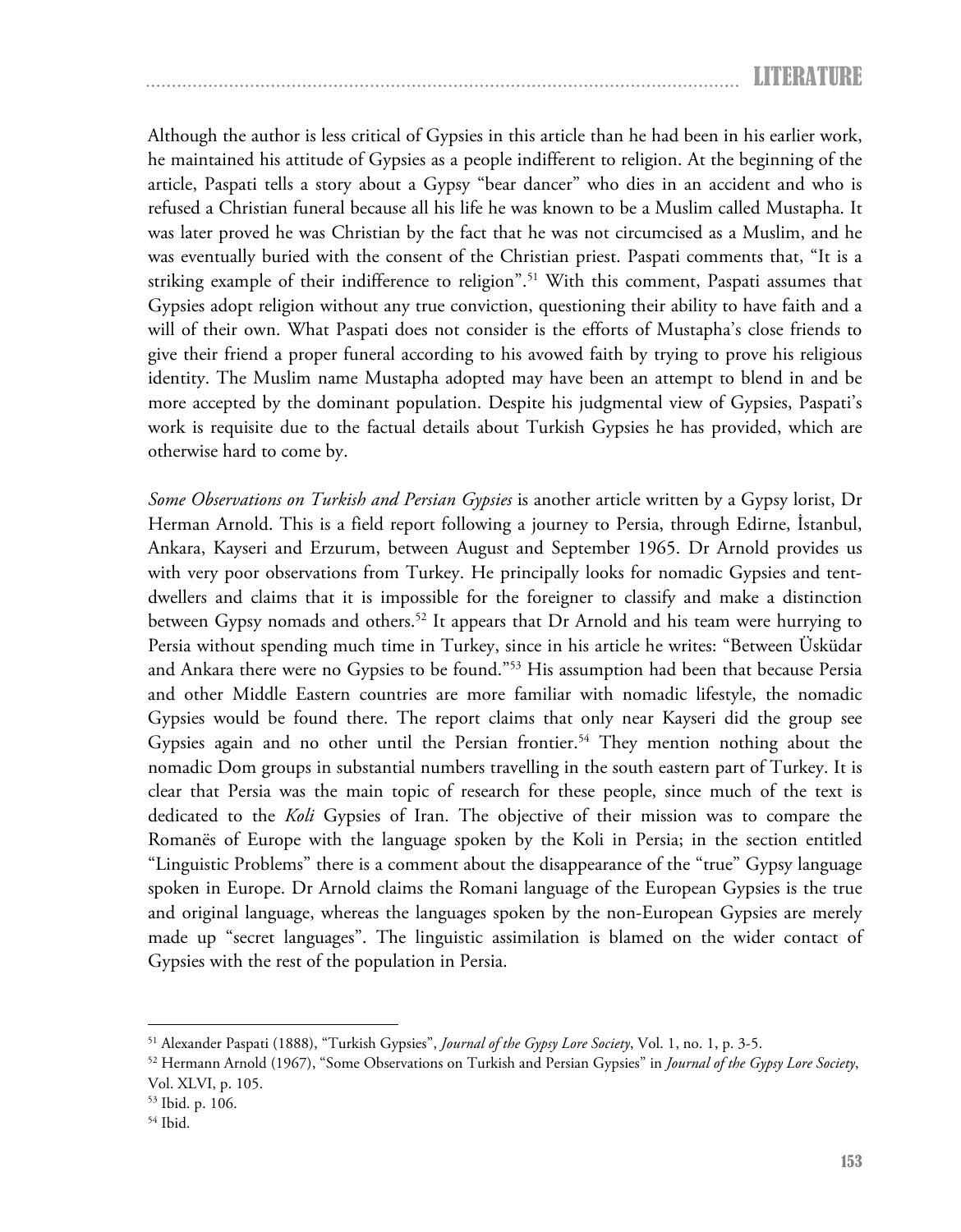# "Marriages among the Gypsies of Turkey"

The article "Marriages among the Gypsies of Turkey" by Ali Rafet Özkan, published in 2006, is one of a limited number of publications on Turkish Gypsies to be found in recent years. It is included in this review in order to indicate the persistence of stereotypical and stigmatising imagery of Gypsies in academic literature.

The author analyses marital customs among Turkish Gypsies and categorises these customs as "exchange," "abduction," and "purchase". To "exchange" brides means that parents choose to marry off their daughters to families who have daughters of their own that they can offer to their own sons in return. In this way, families facing economic difficulties can avoid dowry expenses. "Purchase" on the other hand means that families negotiate a price for the bride, "buying" her as the author of this article describes it. The final custom is "abduction", which, according to Özkan, is carried out when the groom does not have the financial means to marry a girl from a richer family. We can see a pattern here that suggests that all three customs are based on economic factors, and Özkan is plainly suggesting that Gypsy marriages are primarily the result of economic relations.

Another point stressed in the article is that Gypsies are not allowed to marry outside of their own culture, viewing "gadjo" as impure. They may however marry those individuals who choose to be a part of the Gypsy community and 'become' Gypsy themselves. Özkan boldly asserts:

"The ban on marrying a non-Gypsy is also an issue to which Gypsies attach importance since the Gypsies can preserve their traditions only through endogamy marriages."55

Özkan's assertions deliberately seek to portray Gypsies as a primitive people, who consciously insulate themselves from the broader society and its development.

Further in his discussion about marital customs among Turkish Gypsies, the author notes that "[…] among the Gypsies in Turkey plural marriages are free and easy, so is divorce. The fact that official marriages are not common […] paves the way not only to multiple marriages, but also to [multiple]... divorces"<sup>56</sup> Here is another statement that simultaneously projects negative values and furthers popular prejudices regarding a lack of respect from Gypsies towards the sanctity of marriage.

 $\overline{a}$ 55 Ibid. p. 469.

<sup>56</sup> Ibid.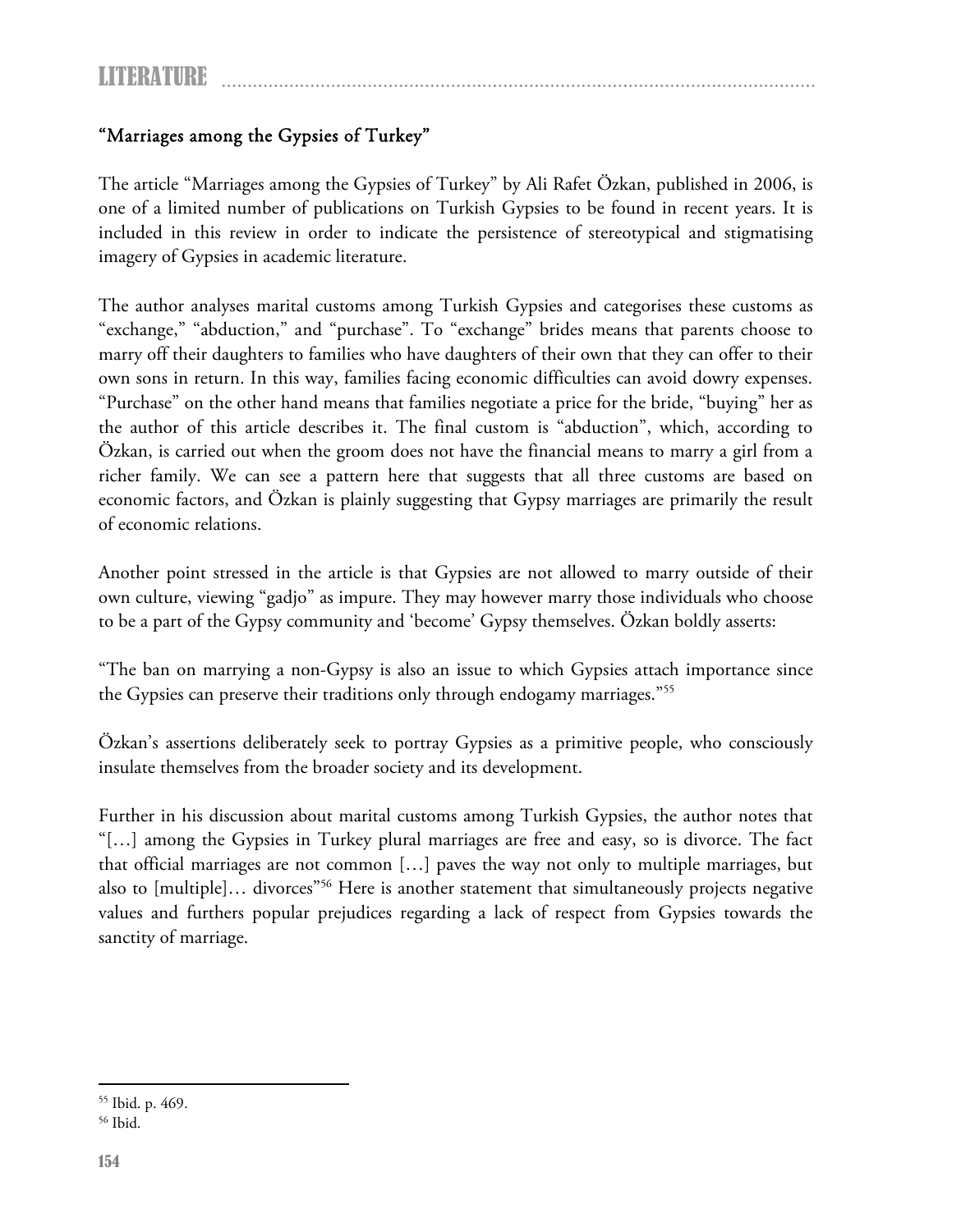Analysing the relationship between men and women in Gypsy communities, the author offers the following comment:

> "Thus, male deficiencies such as incompetence, clumsiness, ugliness, etc. are ignored and disregarded. On the other hand, female qualities are ignored and disregarded, in particular, the fact that it is the women who are mostly endowed with the economic burdens of the household. Therefore, it is really unjust for Gypsy women to be always regarded as worthless even though they have significant functions in the family. Moreover, the marriage of a man to a second and even a third wife in dissatisfaction with the self-sacrificing efforts of his principal wife is a clear sign of male supremacy and female worthlessness."57

Although one might give Dr Özkan some credit for expressing a dislike for injustices deriving from sexual stereotyping, his assertions are questionable from being overly generalised and biased, in that an impression is given of the said features being uniquely attributable to Gypsies.

It is quite obvious that the writer lacks the in-depth knowledge regarding Gypsy groups in Turkey that he suggests he possesses, since there are several essential elements he fails to note. Information about the existing variety of religious convictions, and sufficient details concerning the divergence between these groups is most obviously absent from his analysis. When naming the different groups of Gypsies in Turkey, Özkan does not help the reader to distinguish between them. Two of the names he uses, *Posha* and *Mıtrip*, are labels used by the majority communities for certain Gypsy groups. The group referred to by the author as Posha, for instance, identifies itself as Lom and regard the former term as pejorative. Drawing upon field research carried out by the ERRC/hCa/EDROM project "Promoting Roma Rights in Turkey", it can be asserted that Lom have a language of their own, *Lomavren,* and a distinct sense of community. The group Mıtrip, a term deriving from Arabic and meaning 'musicians', mostly live in the eastern and south eastern parts of the country and also have an 'in group' name and language of their own, namely Dom and Domari. When informing the reader about the different customs of marriage, the author indiscriminately lumps all Gypsy groups and communities together, assuming that the customs apply to all in the same manner. He does not mention at all the Bektaşi or Alevi groups amongst Gypsies, who differ significantly in their ways and customs.

On the whole, this research is not convincing nor compelling enough to be regarded as a satisfactory study of Turkish Gypsies.

 $\overline{a}$ 57 Ibid. p. 464.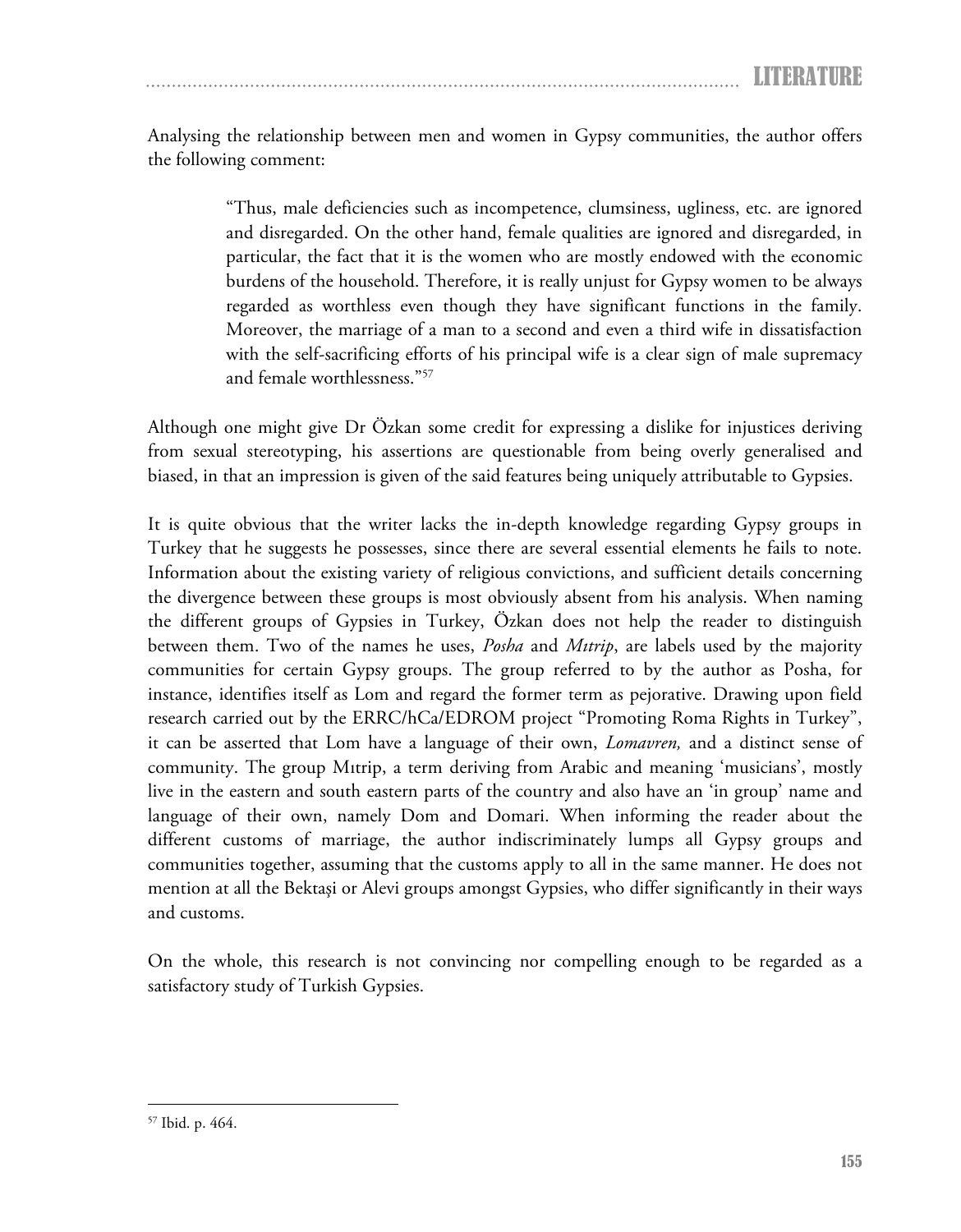## Conclusion

From what has been discussed about Gypsy identity and ethnicity, it may be concluded that social exclusion and external stereotyping of Gypsy communities and individuals has caused, and continues to cause, serious damage to the understanding of the Gypsy *self*. This damage leads to a series of consequences such as permanency of Gypsy segregation and mistreatment that restrains Gypsies from ascending the socio-economic hierarchy.

The lack of sufficient research about Gypsy communities of Turkey has two primary causes. Firstly, the disregard that Western scholars and romantic folklorists alike have shown towards Gypsies living in the region (Turkey and the remainder of the Middle East) until today has largely kept Turkish Gypsies as an unknown and unrelated group from other European Roma. The long history of research regarding Gypsies in Western, Central and Eastern Europe has provided substantial information concerning Gypsy communities that has contributed to their self-awareness and directly or indirectly to the discourse of Roma (or perhaps *Rroma*) ethnicity. The discussions around Gypsy identity and discrimination in Europe rarely include Gypsy communities in Turkey, which is a direct cause of this lack of knowledge regarding Turkish Gypsies. There may be said to be insufficient interest shown by scholars and researchers due to an academic Eurocentrism.

Secondly, the political situation in the Republic of Turkey, maintaining as it does what might be described as an assimilationist and nationalist line of reasoning, does not encourage studies and research concerning ethnicity in general which would endorse a culturally pluralist and heterogeneous society. This may be another explanation for the scarcity of research regarding Turkish Gypsies. It is difficult to elicit unbiased substantive research material about Gypsies, as Turkish scholars are sometimes unable to maintain a non-ideological bias when they are studying Gypsy cultures. By and large, the causes for the social exclusion of Turkish Gypsies are being sought exclusively within the Gypsy communities themselves as a result of poverty and marginalisation, rather than a consequence of discrimination and prejudice, as if the Gypsies themselves are to be blamed. In a number of instances, academic research in Turkey sadly encourages rather than dispels prejudices against Gypsies and fails to bring any understanding to the problems they face or offer constructive solutions to their everyday dilemmas.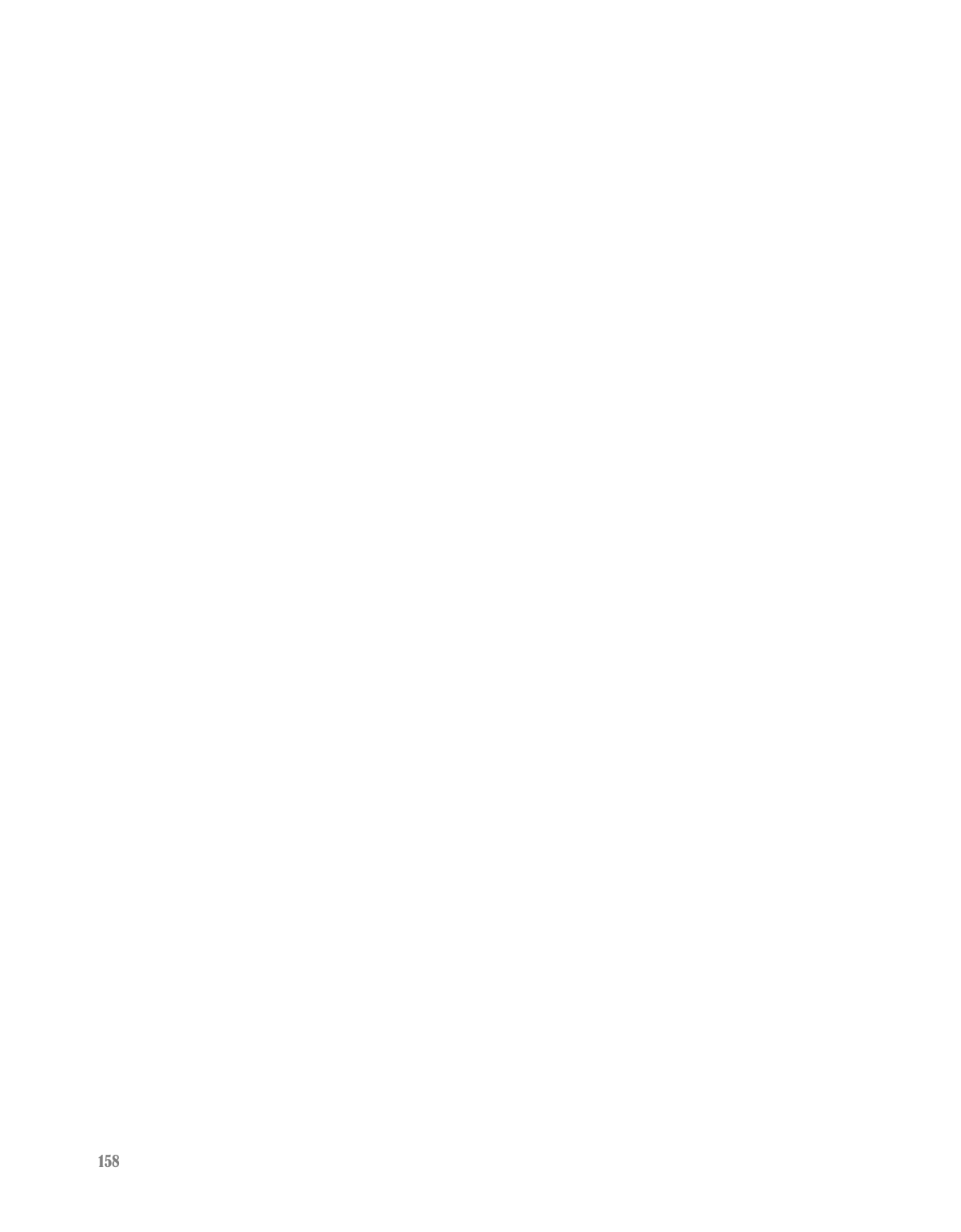#### Bibliography

Acton, Thomas and Ilona Klimova (2001). "The International Romani Union: an East European answer to West European Questions?", *in* Will Guy, *Between Past and Future: the Roma of Central and Eastern Europe,* Hatfield, University of Hertfordshire Press.

Adler, Marcus N. (1907). *The Itinerary of Benjamin of Tudela: a Critical Text, Translation and Commentary,* London, Philip Feldheim Inc.

Aksan, Virginia H. (Ottoman Political Writing, 1768-1808", *International Journal of Middle East Studies,*  vol. 25, no. 1, (Feb.).

Alford-Andrews, Peter (2002). *Ethnic Groups in the Republic of Turkey*, [with Rüdiger Benninghaus] Beihefte zum Tbinger Atlas des Vorderen Orients Reihe (Geisteswissenschaften) Nr. 60.2, vols. 1 and 2 [1994], Weisbaden: Germany.

Ali, Tariq (2001). *The Stone Woman,* London, Verso.

And, Metin (2002). *Osmanlı Tasvir Sanatları: Minyatür,* İstanbul, Türkiye İş Bankası Kültür Yayınları.

Andreades, Andre M (1948). "Public Finances", in Norman Baynes and H. Moss, *Byzantium: An Introduction to East Roman Civilization*, Oxford, Clarendon Press.

Arnold, Hermann. "Some observations on Turkish and Persian Gypsies", *JGLS*, 3<sup>rd</sup> Series, vol. 46 (1967).

A&G Araştırma (A&G Research). "Milliyetçilik Yükseliyor", Milliyet Daily, 12 March 2007.

Arslan, Emre (2002). "Türkiye'de Irkçılık" (Racism in Turkey), in: Tanıl Bora (ed.) *Modern Türkiye'de Siyasi Düşünce: Milliyetçilik*, İstanbul: İletişim.

Ashmore, Richard, Lee Jussim, and David Wilder [eds.] *Social Identity, Intergroup Conflict and Conflict Reduction,* Oxford, Oxford University Press.

Astarian, Garnik (1999-2000). "The Holy Brotherhood: The Yezidi Religious Institution of the "Brother" and the "Sister" of the "Next World", *Iran and the Caucasus,* vol. 3.

Bahar, Cem (1998). "Sources pour la demographie historique de l'empire Ottoman: Les tahrirs (denombrements) de 1885 et 1907" *Population, 53e Année, No. 1/2, Population et histoire* (Jan. - Apr.)

Bakırezer, Güven (2002). "Nihal Atsız", in: Tanıl Bora (ed.) *Modern Türkiye'de Siyasi Düşünce: Milliyetçilik*, İstanbul: İletişim.

Barany, Zoltan (2002). *The East European Gypsies: Regime Change, Marginality and Ethno-Politics*, Cambs. Cambridge University Press.

Bates, Daniel G. (1973), *Nomads and farmers. A study of the Yörük of Southeastern Turkey,* Michigan, Ann Arbor.

Bosworth, Clifford E. (2008). "Kul" *in* P. Bearman, Th. Bianquis , C.E. Bosworth , E. van Donzel and W.P. Heinrichs [eds.] *Encyclopaedia of Islam,* Brill Online, Malmö University.

Bowen, H. (2008). "Akçe" *in* P. Bearman , Th. Bianquis , C.E. Bosworth , E. van Donzel and W.P. Heinrichs [eds.] *Encyclopaedia of Islam.*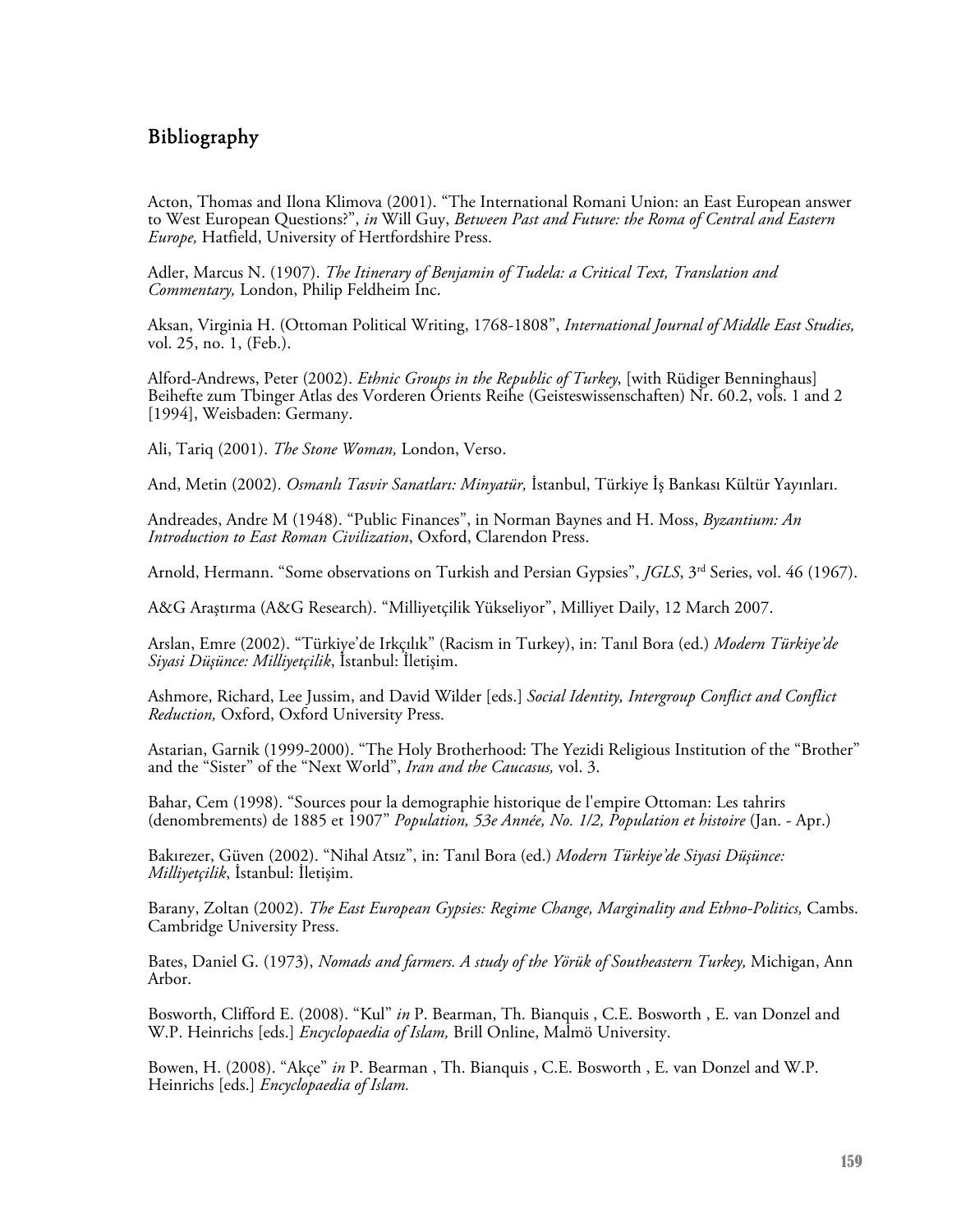Braude, Benjamin (1982). "Foundation myths of the millet system", In Benjamin Braude and Bernard Lewis [eds.] *Christians and Jews in the Ottoman Empire: The Functioning of a Plural Society*, Volume 1, The Central Lands*,* New York and London, Holmes and Meier.

Brown, Philip M. (1927). "The Lausanne Treaty*", The American Journal of International Law*, vol. 21, no.3 (July).

Canefe, Nergis (2002). "Turkish nationalism and ethno-symbolic analysis: the rules of exception", *Nations and Nationalism*, vol. 8, no.2.

Clark, Bruce (2006). *Twice A Stranger: How Mass Expulsion Forged Modern Greece and Turkey*, London, Granta.

Coşgel, Metin M. (2004). "Efficiency and Continuity in Public Finance: the Ottoman System of Taxation" *Department of Economics Working Paper Series,* Storrs, USA, University of Connecticut.

Coughlan, Reed and Jack Eller, (1993), "The poverty of primordialism: The Demystification of Ethnic Attachments", in *Ethnic and Racial Studies*, vol. 10 no.2, (April).

Crawfurd, John. "On the Origin of the Gypsies". *Transactions of the Ethnological Society of London*, Vol. 3. (1865).

Dostourian, Ara Edmond. "Armenia and the Crusades; the Chronicle of Matthew of Edessa", *Armenian Heritage Series*, University Press of America

Eldem, Erdem, Daniel Goffman and Bruce Masters (1999), *The Ottoman City between East and West: Aleppo, İzmir and İstanbul*, Cambridge Studies in Islamic Civilization, Cambridge, CUP.

Eriksen, Thomas H. (2002). *Ethnicity and Nationalism Anthropological Perspectives*, 2nd edition. Chippenham, England, Pluto Press.

Ersanlı, Büşra (1992). *İktidar ve Tarih Türkiye'de "Resmi Tarih" Tezinin Oluşumu* (1929-1937), İstanbul: Afa Yayınları.

Ertekin, Orhangazi. (2002)."Cumhuriyet Döneminde Türkçülüğün Çatallanan Yolları", in: Tanıl Bora (ed.) *Modern Türkiye'de Siyasi Düşünce: Milliyetçilik*, İstanbul: İletişim.

Forbes-Mainz, Beatrice (1999). *The Rise and Rule of Tamerlane,* Cambs. Cambridge University Press.

Fögen, Marie Thérese (1995). "Balsamon on Magic: From Roman Secular Law to Byzantine Canon Law" in Henry Maguire [ed.] *Byzantine Magic*, Washington, D.C. Dumbarton Oaks Research Library and Collection.

Fraser, Angus (1992). *The Gypsies*; Peoples of Europe, Oxford, Blackwell Publishers Ltd.

Freedom of Association in the Process of EU Reforms, The Study Meeting Report, Helsinki Citizens' Assembly (February 2004), <http://www.hyd.org.tr/?pid=349>

Freedom of Expression and Association - A New Legal Framework, Study Report, Helsinki Citizens' Assembly (September 2002), <http://www.hyd.org.tr/?pid=361>

Frescobaldi, Lionardo do Niccolò (1818). *Viaggio di L. di Niccolo Frescobaldi In Egitto E In Terra Santa*, G. Manzi [ed.] Rome.

Gellner, Ernest (1983), *Nation and Nationalism*, Oxford, Blackwell.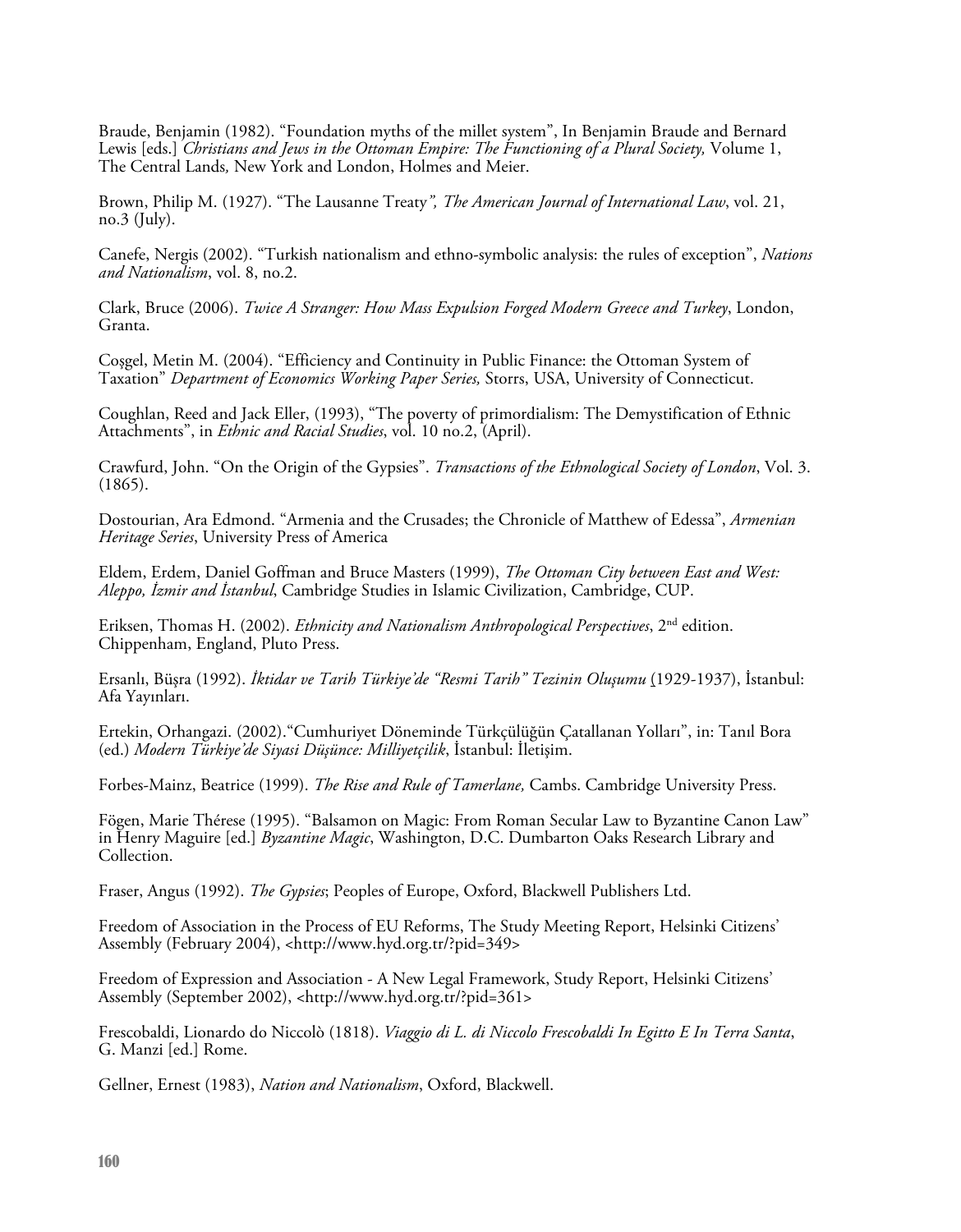Gilliat-Smith, Bernard. "Report on the Gypsy tribes of north-east Bulgaria", in *Journal of the Gypsy Lore Society,* 1915-1916, New Series, vol. 9, no. 1.

Ginio, Eyal (2004). "Neither Muslims nor Zimmis: The Gypsies (Roma) in the Ottoman State", in *Romani Studies,* 5th Series, vol. 14, no. 2.

Gjorgjevic, Tihomir R. "Rumanian Gypsies in Serbia", in *Journal of the Gypsy Lore Society,* 1929, 3rd Series, no. 8.

Göktürk, Eren Deniz (Tol) (2002). "1919-1923 Dönemi Türk Milliyetçilikleri", in: Tanıl Bora (ed.) *Modern Türkiye'de Siyasi Düşünce: Milliyetçilik*, İstanbul: İletişim.

Grellman, Heinrich M. G. (1787) *Dissertation on the Gipsies, being an historical enquiry concerning the manner of life, economy, customs and condition of this people in Europe, and their origin*, [trans. Matthew Raper], London, P. Elmsley.

Guibernau, Montserrat, John Rex (2005) "Introduction", in M. Guibernau and J. Rex [eds] *The Ethnicity Reader- Nationalism, Multiculturalism and Migration,* Oxford: Marston Book Services Ltd.

Guy, Will (2001). *Between Past and Future: the Roma of Central and Eastern Europe*, Hatfield, University of Hertfordshire Press.

Çelebi, Evliya (1834-50). *Narrative of Travels in Europe, Asia and Africa, in the Seventeenth Century by Evliya Efendi*, J.von Hammer (Purgstall) [trans. from Turkish], vols. 1-2, London, Oriental Translation Fund of Great Britain and Ireland.

Halliday, William R. "Some notes upon the Gypsies of Turkey", *Journal of the Gypsy Lore Society,* 1922,  $3<sup>rd</sup>$  Series, vol. 1, no. 4.

Hamilton, Bernard and Janet (1998). *Christian and Dualist Heresies in the Byzantine World, c.650 to 1405*, Manchester University Press.

Hancock, Ian (2002). *We Are the Romani People (Ames am e Rromane dzene),* Interface Collection 28, Paris and Hatfield, Centre de recherches tsiganes and University of Hertfordshire Press.

Hancock, Ian (2006). "On Romani Origins and Identity: Questions for Discussion" *in* Adrian Marsh and Elin Strand [eds.] *Gypsies and the Problem of Identities: Contextual, Constructed and Contested,* Swedish Research Institute in Istanbul Transactions 17, Istanbul and London, I. B. Tauris.

Hasluck, Margaret. "Firman of A.H. 1013-14 (AD 1604-5) regarding Gypsies in the Western Balkans", *Journal of the Gypsy Lore Society*, January-April 1948, 3rd Series, Vol. 27, nos. 1-2.

Hirschon, Renée [ed.] (2003). *Crossing the Aegean: an Appraisal of the 1923 Compulsory Population Exchange between Greece and Turkey,* Oxford and New York, Berghahn Books.

İnalcık, Halil and Donald Quataert [eds.] *An Economic and Social History of the Ottoman Empire, 1300- 1914,* Cambs. Cambridge University Press.

International Romani Studies Network (2005). "Reaching the Romanlar. A report on the feasibility studies "mapping" a number of Roman (Gypsy) communities in Istanbul." British Council, Turkey.

Karpat, Kemal (1978). "Ottoman Population Records and the Census of 1881/82-1893", in *International Journal of Middle East Studies*, vol. 9, no. 3 (Oct.)

Karpat, Kemal (1985). *Ottoman Population 1830-1914. Demographic and Social Characteristics*, Turkish and Ottoman Studies, Madison, The University of Wisconsin Press.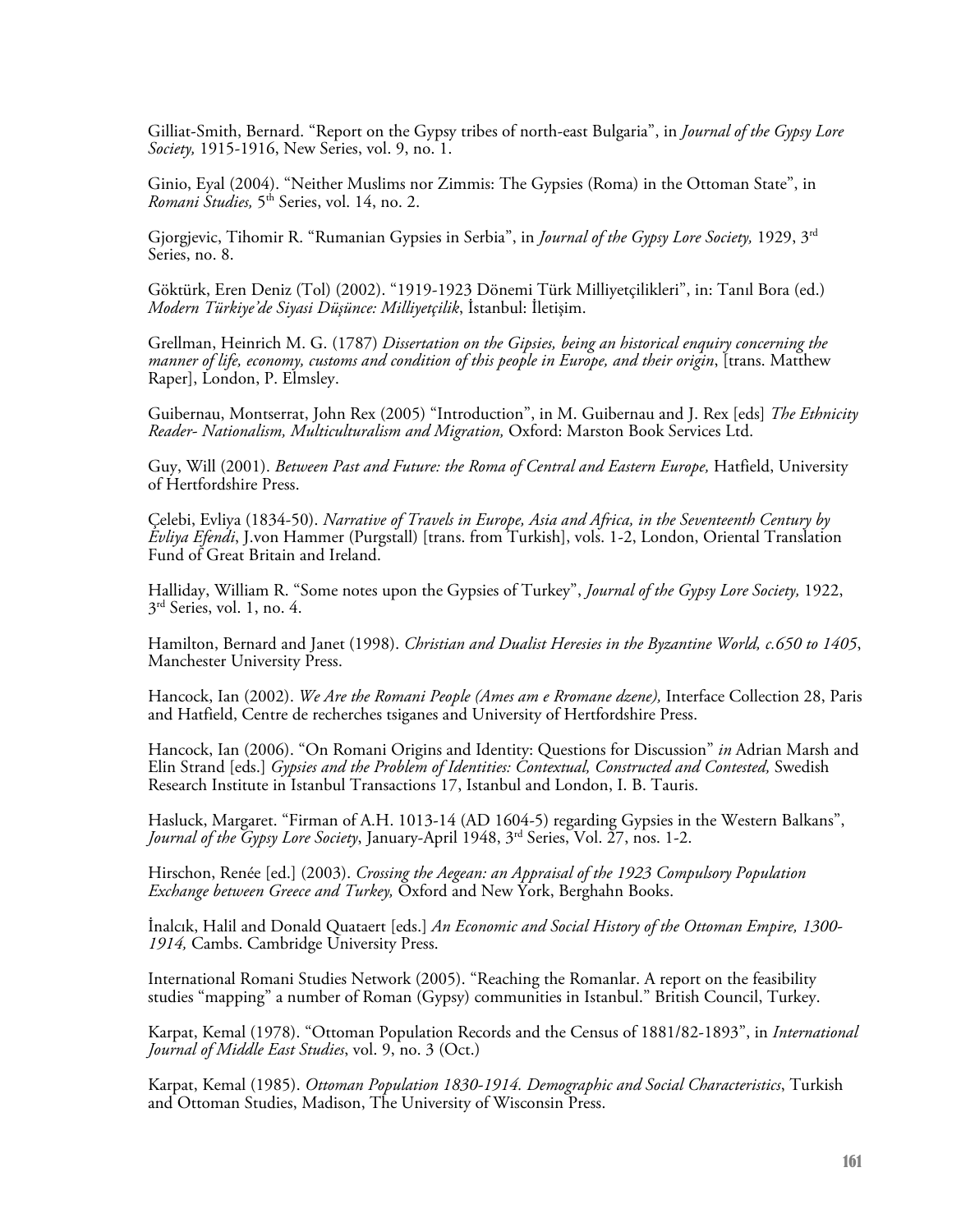Kenrick, Donald (2000). "Romany Origins and Migration Patterns". *International Journal of Frontier Missions,* Vol. 17:3, Fall 2000.

Langdon, John S. "Byzantium's Last Offensive in Asia Minor; the documentary evidence for, and hagiographical lore about John III Ducas Vatatzes' crusade against the Turks, 1222 or 1225 to 1231", in *Hellenism: Ancient, Medieval, Modern 7*, New Rochelle N.Y. Aristide D. Caratzes, 1992.

Levy, Juliette de Baïracli. "The Gypsies of Turkey", in *Journal of the Gypsy Lore Society*, 1952, 3<sup>rd</sup> Series, no. 31.

Lewis, G. L. (1955). "The Secret Language of the Geygelli Yörüks", *Zeki Velidi Togan'a Armağan* [A Collection Presented to Zeki Velidi], Istanbul.

Lewis, Raphaela. (1971). *Everyday Life in Ottoman Turkey,* New York, Dorset Press.

Lidner, Rudi Paul (1983). *Nomads and Ottomans in Medieval Anatolia,* Indiana University Uralic and Altaic Series vol. 144, Bloomington.

Macalister, R.A.S. (1913-14). "The *Nawar* or Gypsies of the East" [trans. A. Russell], *Journal of the Gypsy Lore Society*, 1913-1914, New Series, vol. 7.

Mackintosh-Smith, Tim (1996). *The Travels of Ibn Battuta*, Penguin, Harmondsworth.

Makdisi, Usamma (2002). "Ottoman Orientalism", *The American Historical Review,* vol. 7, no. 3.

Malcolm, Malcolm B. "Gypsies as Executioners in Turkey", in *Journal of the Gypsy Lore Society*, 1948, 3rd Series, Vol. 27, no. 1.

Malcolm, Noel (1996). *A Short History of Bosnia,* [New, Updated Ed.], Basingstoke, Macmillan.

Malcolm, Noel (1998). *Kosovo: A Short History*, Basingstoke, Macmillan.

Marcus, Aliza (1996). "Should I Shoot You?": An Eyewitness Account of an Alevi Uprising in Gazi', in *Middle East Report, No. 199, Turkey: Insolvent Ideologies, Fractured State* (Apr. - Jun.)

Marsh, Adrian and Elin Strand. "Gypsies and Alevis: The Impossibility of Abdallar Identity?", in Hege Irene Markussen (2004), *Alevis and Alevism: Transformed Identities,* Istanbul, Isis Press.

Marsh, Adrian and Elin Strand (2006). *Gypsies and the Problem of Identities: Contextual, Constructed and Contested,* Swedish Research Institute in Istanbul, Transactions 17, Istanbul and London, I. B. Tauris.

Marushiakova, Elena and Veselin Popov (2001). *Gypsies in the Ottoman Empire: a Contribution to the History of the Balkans,* Donald Kenrick [ed.], Interface Collection, Paris and Hatfield, Centre de recherches tsiganes and University of Hertfordshire Press

Matras, Yaron (2002). *Romani: a Linguistic Introduction,* Cambs. Cambridge University Press.

Mayall, David (2004). *Gypsy Identities 1500-2000: from Egyptians and Moon-men to the Ethnic Romany,*  London, Routledge.

McCarthy, Justin (1979). "Age, family and migration in nineteenth century Black Sea provinces of the Ottoman Empire", in *International Journal of Middle East Studies* vol. 10.

Mischek, Udo (2006). "Mahalle Identity. Roman (Gypsy) Identity under Urban Conditions", in A. Marsh and E. Strand [eds.] *Gypsies and the Problem of Identity: Contextual, Constructed and Contested,*  Swedish Research Institute in Istanbul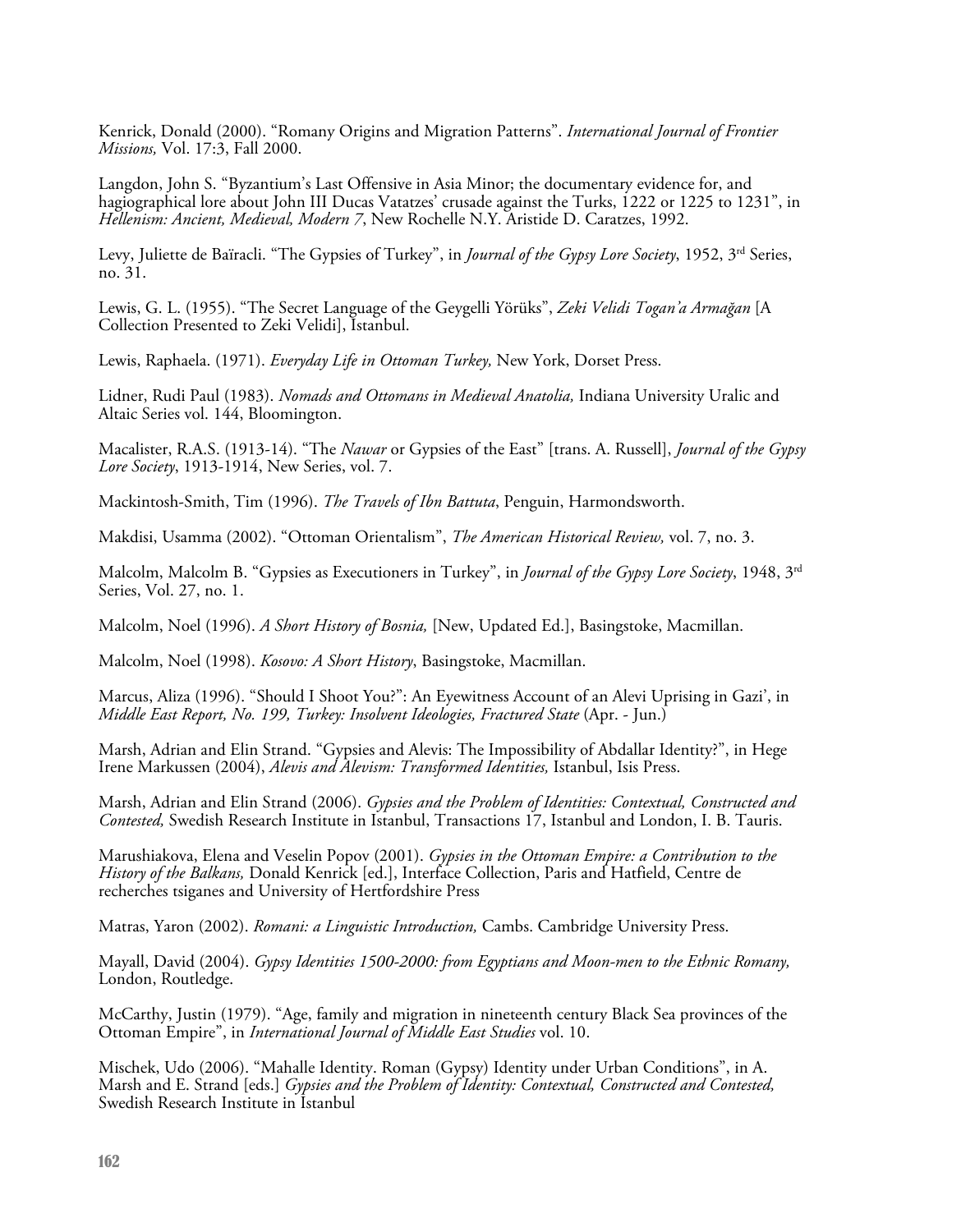Mitrany, David (1915). "Rumania: her history and politics" *in* D. G. Hogarth [ed.] *The Balkans: a History of Bulgaria, Serbia, Greece, Rumania, Turkey,* Oxford, Clarendon Press.

Morgan, David (1991). *The Mongols,* Peoples of Europe Series, Oxford, Basil Blackwell.

Nihal, Atsız (1992). *Makaleler 3*, İstanbul: Baysan Basım ve Yayın.

Nihal, Atsız (1997). *Makaleler I-IV*, İstanbul: İrfan Yayınevi. Olsson, Tord, Elizabeth Özdalga, and Catherina Raudvere [eds.] (1998), *Alevi Identity: Cultural, Religious and Social Perspectives,* Istanbul and Stockholm, Swedish Research Institute in Istanbul, Transactions 8. Özkırımlı, Umut. "Milliyetçilik Araştırması", Tempo Weekly, 6 April 2006.

Paspates, Alexander G. (1888). "Turkish Gypsies" *Journal of the Gypsy Lore Society,* vol. 1, no. 1.

Penzer, Norman H. (1936), *The Harem: an Account of the Institution as it Existed in the Palace of the Turkish Sultans, with a History of the Grand Seraglio from its Foundation to the Present Time,* Philadelphia, J. B. Lippincott Co.

Sampson, John (1923). "On the origin and early migration of the Gypsies", *Journal of the Gypsy Lore Society,* 3rd Series, vol. 2.

Seeman, Sonia Tamar (2006). "Presenting "Gypsy", Re-Presenting Roman: Towards an Archaeology of Aesthetic Production and Social Identity", Music and Anthropology; the Journal of Musical Anthropology of the Mediterranean, no. 11.

Ševčenko, Nancy P. (2002). "Wild Animals in the Byzantine Park", in Anthony Littlewood, Henry Maguire and Joachim Wolschke-Bulmahn [eds.] *Byzantine Garden Culture*, Washington D.C. Dumbarton Oaks Research Library and Collection.

Shankland, David (2007). "The Alevis in Turkey: The Emergence of a Secular Islamic Tradition"*, Islamic Studies Series*, London, Routledge.

Shaw, Stanford J., Ezel Kural Shaw (1977). *History of the Ottoman Empire and Modern Turkey: Volume 2: Reform, Revolution and Republic: The Rise of Modern Turkey, 1808-1975*, Cambs. Cambridge University.

Shaw, Stanford J.(1978). "The Ottoman census system and population, 1831-1914" *International Journal Middle East Studies*, vol. 9, no. 3 (Oct.).

Smith, Anthony (1996). "Culture Community and Territory: The Politics of Ethnicity and Nationalism", *International Affairs (Royal Institute of International Affairs, 1944-),* vol. 72, no. 3 "Ethnicity and International Relations" (July).

Soulis, George C. "The Gypsies in Byzantium and the Balkans in the Late Middle Ages", *Dumbarton Oaks Papers* 15.

Strand, Elin (2006). "Romanlar and Ethno-Religious Identity in Turkey: A Comparative Perspective", in A. Marsh and E. Strand [eds] *Gypsies and the Problem of Identity: Contextual, Constructed and Contested,*  Swedish Research Institute in Istanbul.

Svanberg, Ingvar (1982). *A Bibliography of the Turkish-Speaking Tribal Yörüks,* Etnologiska institutionens småskriftsserie, Uppsala, Uppsala University Press.

Todorov, Nicolai (1983). *The Balkan City, 1400 – 1900*, Seattle and London, University of Washington Press.

Turner, Ralph Lilley (1927). "On the position of Romani in Indo-Aryan", *Journal of the Gypsy Lore Society,* 3rd Series, vol. 5, no. 4.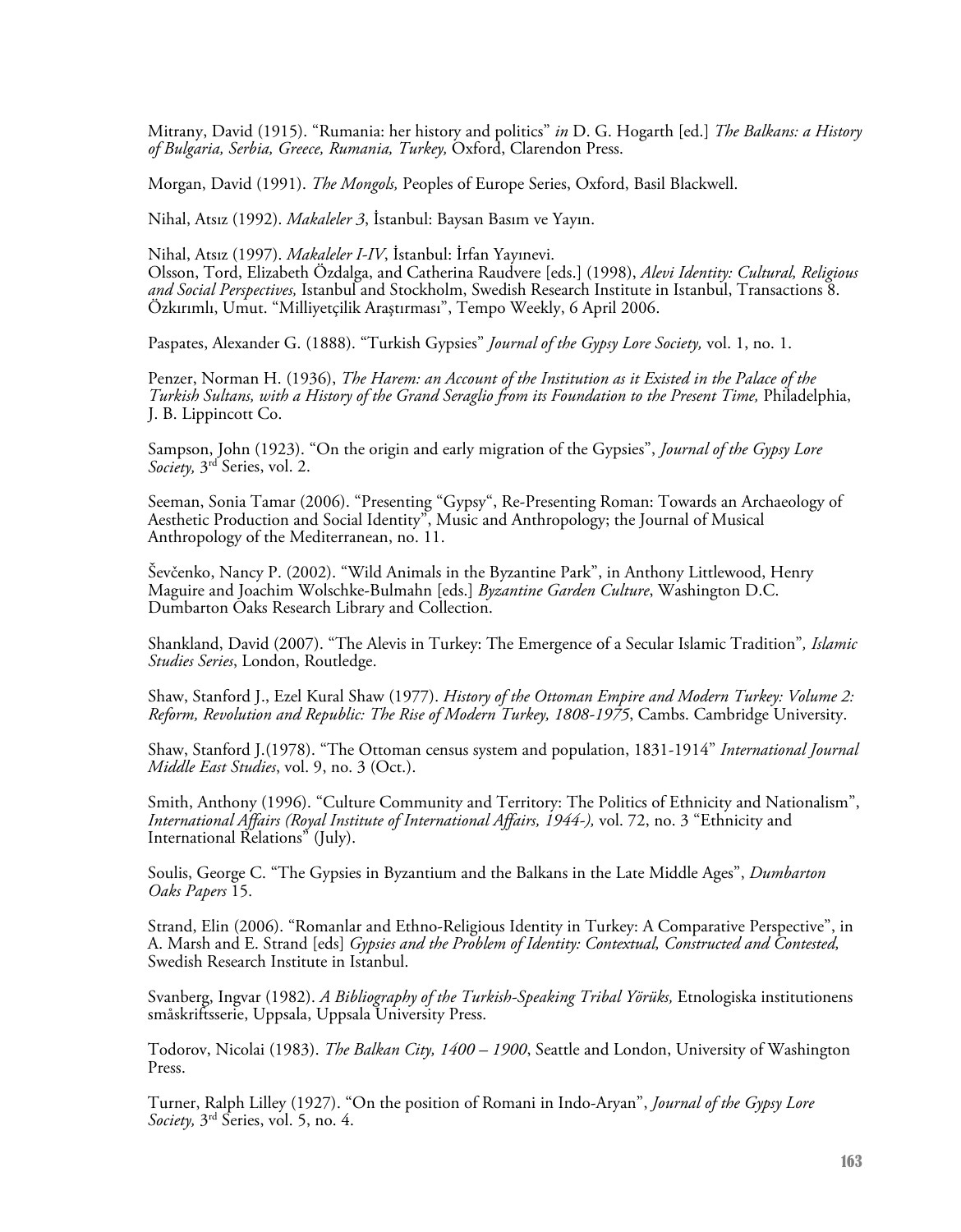Ubicini, Jean Henri A. (1856), *Letters on Turkey*, [trans.] Lady Easthorpe, London.

Ünder, Hasan (2002). "Türkiye'de Sosyal Darwinizm Düşüncesi", in: Tanıl Bora (ed.) *Modern Türkiye'de Siyasi Düşünce: Milliyetçilik*, İstanbul: İletişim.

Voskanian, Vardan (2003). "The Iranian Loan-words in Lomavren, the Secret Language of the Armenian Gypsies" in *The Journal of Iran and the Caucasus*, vol. 6, no.1-2, Leiden, E.J. Brill.

Vryonis, Spyros Jr. (1971). *The Decline of Medieval Hellenism in Asia Minor and the Process of Islamization from the Eleventh through the Fifteenth Century*, Publications of the Center for Medieval and Renaissance Studies 4, Berkeley, California, UCLA.

Windstedt, E.O. (1909-10). "The Gypsies of Modon and the Wine of Romeney", *Journal of the Gypsy Lore Society*, New Series, no. 2.

Willems, Wim (1998). *In Search of the True Gypsy; from Enlightenment to Final Solution,* [trans. Don Bloch], London, Frank Cass.

Zeidan, David. "The Alevi of Anatolia", *Middle East Review of International Affairs*, Vol. 3, No. 4, December 1999.

Zürcher, Erik Jan (1993). *Turkey: A Modern History*, London: I. B. Tauris.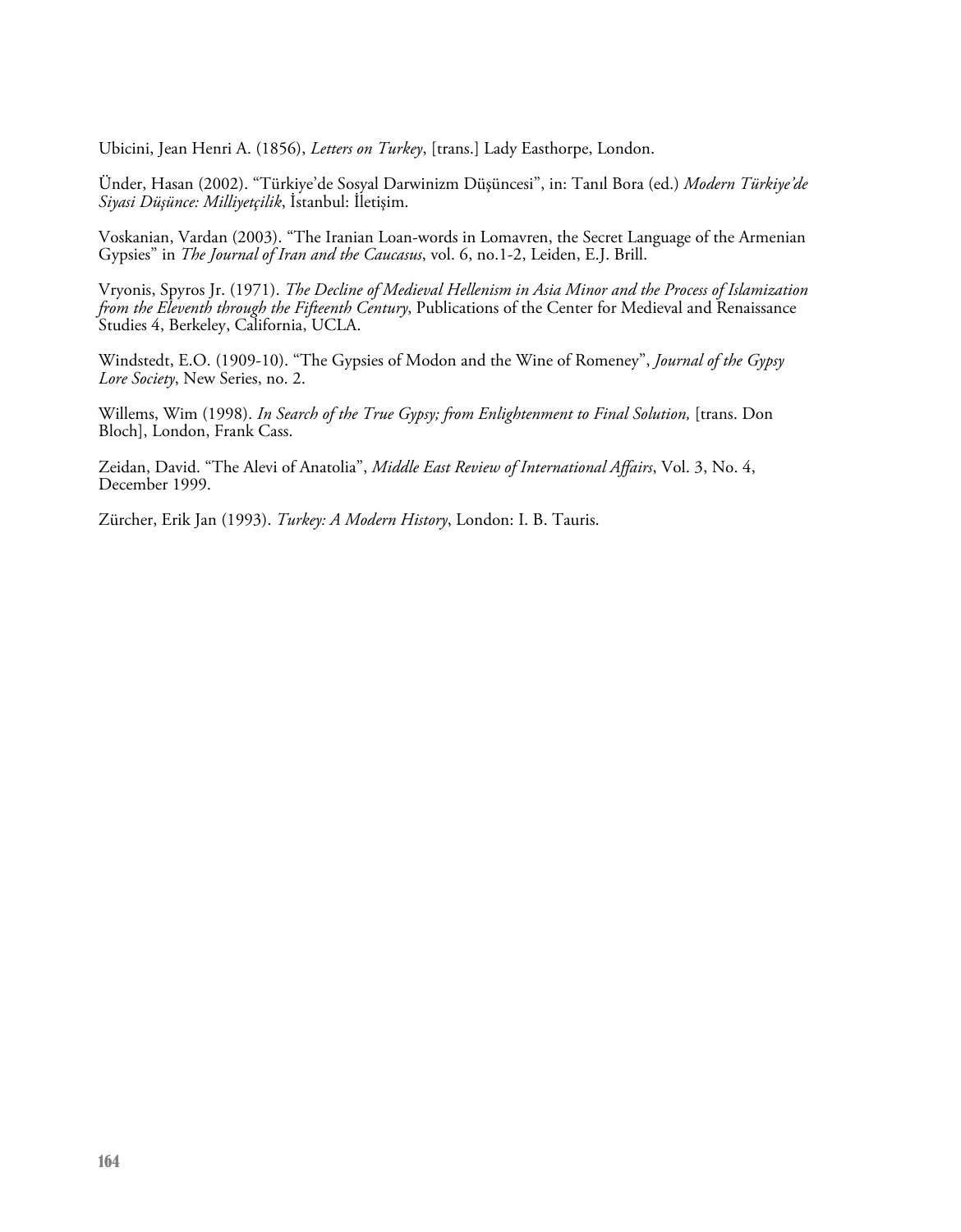# Biographies

Adrian Marsh is a researcher in Romani Studies at Greenwich University, London where he has recently completed his PhD, "No Promised Land": History, Historiography and the Origins of the Gypsies, and has been working amongst the Gypsy communities of Turkey since 2002. He has taught Romani Studies at Greenwich University, Södertörns Högskola, Malmö Högskola, the American University in Cairo, the Swedish Research Institute in İstanbul and İstanbul Bilgi University, and carried out research in the UK, Sweden, Bulgaria, Cyprus, Egypt and much of Turkey. He has been a community education worker with various UK NGO's (1980-2000) and with Haringey Traveller Education Service, London (2000-02). He worked as the research coordinator of the "Promoting Roma Rights in Turkey Project". He continues to live and work in İstanbul and is of Romanichal/Irish Traveller heritage.

Anita Danka is a staff attorney at the European Roma Rights Centre. She is a certified Hungarian lawyer who also holds an MA degree in English from the University of Debrecen and an MA in Human Rights from the Central European University. In the areas of systemic discrimination against Roma in Europe she has conducted research and published on segregation in education, reproductive rights, police abuse, discrimination in access to employment, political participation of minorities and successfully represented Romani applicants before the European Court of Human Rights and the UN Committee on the Elimination of Discrimination against Women.

Ebru Uzpeder worked as an editor in several publications after her graduation from İstanbul Technical University's Faculty of Architecture, and is currently pursuing her M.A. degree in Marmara University, Department of Communication Sciences. Uzpeder has been working in Helsinki Citizens' Assembly - Turkey since 2001, responsible of publication activities, and management of projects especially focusing on freedom of association and multiculturalism.

Melike Karlıdağ, born 1983 in İstanbul, is a student at Malmö University who recently graduated bachelor of Peace and Conflict studies. She has worked as a field researcher in the "Promoting Roma Rights in Turkey Project" concerned with different Gypsy groups and their social exclusion in society across Turkey. She is especially concerned with questions regarding identity recognition, multiculturalism and ethnocultural justice.

Sezin Oney is a researcher and journalist. Upon graduating from Koç University of İstanbul, she has worked for several newspapers in Turkey as a foreign news reporter. She also has done graduate study in international politics and conflict resolution; and has a MA degree in Nationalism Studies from the Central European University. Currently she is carrying out research in human rights for some international institutions and contributing to Taraf newspaper as a columnist and Eastern European correspondent.

**Sinan Gökçen** is a human rights activist and journalist with around 20 years of experience in Turkey, Europe, the Balkans and the Central Asia. Currently, he is the Media and Communications Officer of the European Roma Rights Centre. He is a founding member of the Helsinki Citizens' Assembly, one of the pioneering human rights organizations of Turkey. He holds a MA degree in Human Rights Law from the Central European University as an Open Society Justice Initiative Fellow.